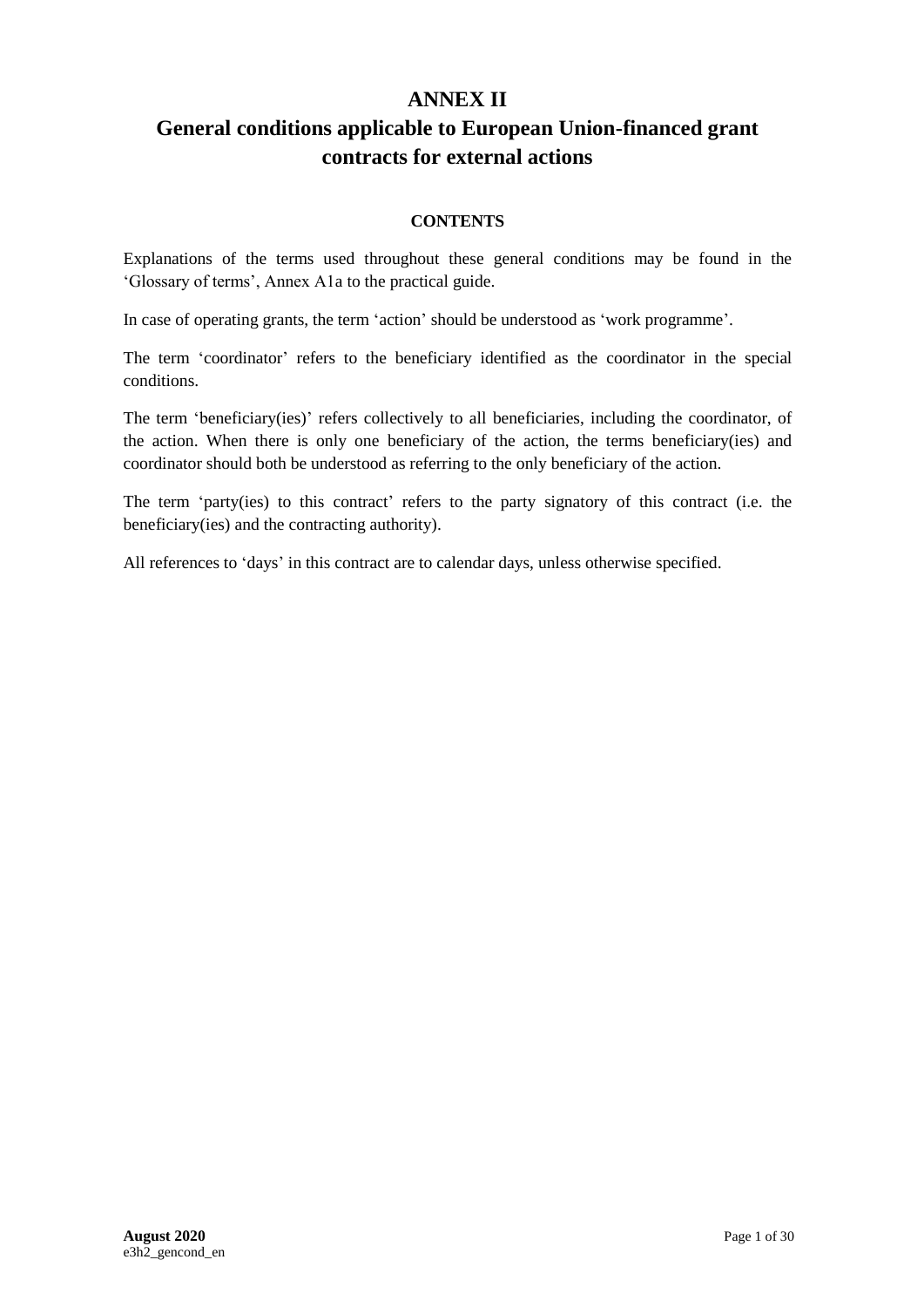# **Table of content**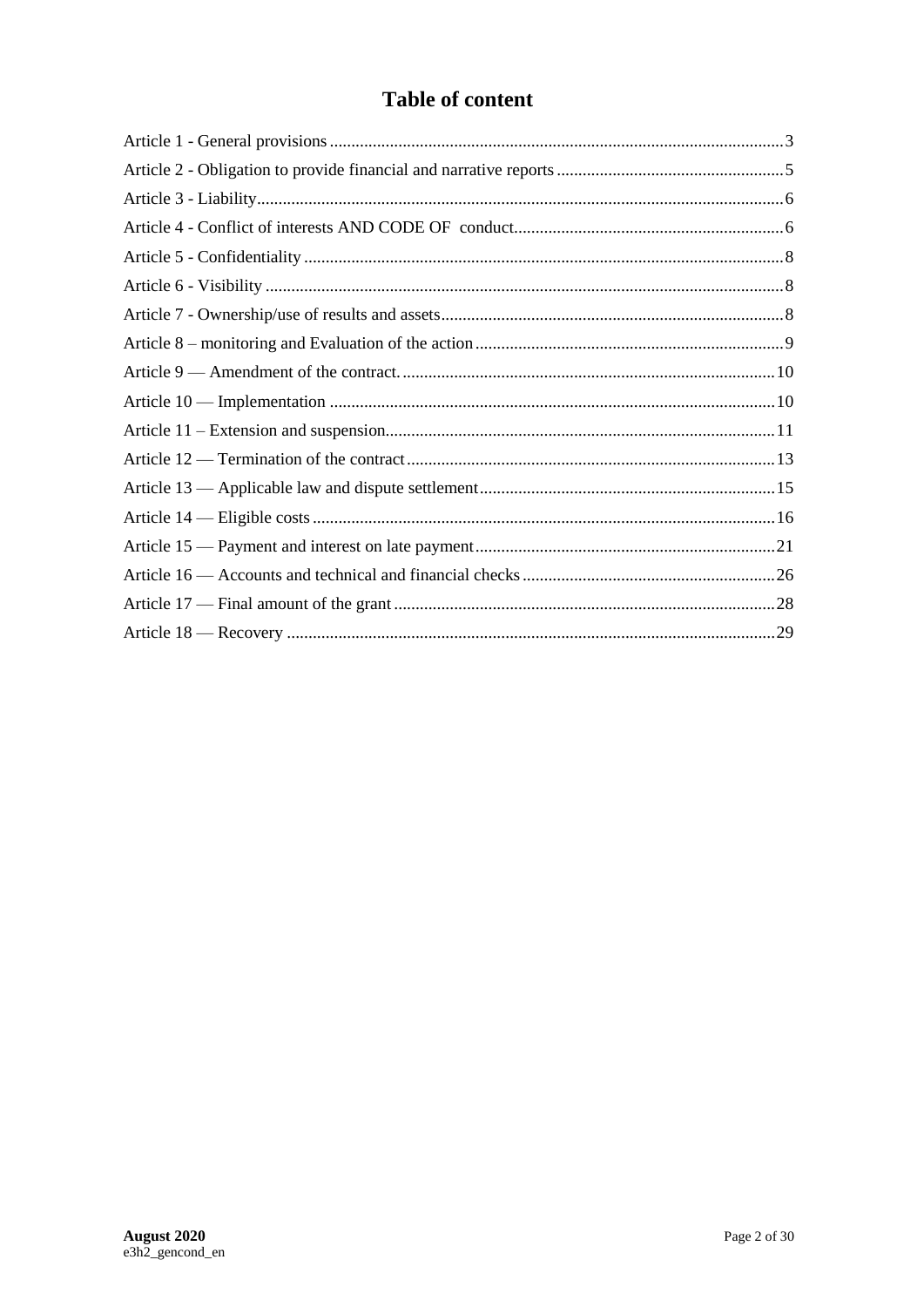## <span id="page-2-0"></span>**GENERAL AND ADMINISTRATIVE PROVISIONS**

#### **1. ARTICLE 1 - GENERAL PROVISIONS**

#### **General principles**

- 1.1. The beneficiary(ies) and the contracting authority are the only parties to this contract. Where the European Commission is not the contracting authority, it is not party to this contract, which confers on the European Commission only the rights and obligations explicitly mentioned in this contract.
- 1.2. This contract and the payments attached to it may not be assigned to a third party in any manner whatsoever without the prior written consent of the contracting authority.

#### **Processing of personal data by the Commission**

1.3. Any personal data included in the grant contract must be processed by the Commission in accordance with Regulation (EU) No 2018/1725.

Such data must be processed by the data controller identified in the special conditions solely for implementing, managing and monitoring the grant contract or to protect the financial interests of the EU, including checks, audits and investigations in accordance with Article 16 of these general conditions.

The beneficiaries have the right to access, rectify or erase their own personal data and the right to restrict the processing of their personal data or, where applicable, the right to data portability or the right to object to data processing in accordance with Regulation (EU) No 2018/1725. For this purpose, they must send any queries about the processing of their personal data to the data controller identified in the special conditions.

The beneficiaries may have recourse at any time to the European Data Protection Supervisor.

#### **Processing of personal data by the beneficiaries**

1.4. The beneficiaries must process personal data under the Agreement in compliance with applicable EU and national law on data protection (including authorisations or notification requirements).

The beneficiaries may grant their personnel access only to data that is strictly necessary for implementing, managing and monitoring the grant contract. The beneficiary must ensure that the personnel authorised to process personal data has committed itself to confidentiality or is under appropriate statutory obligation of confidentiality.

The beneficiaries must adopt appropriate technical and organisational security measures having regard to the risks inherent in the processing and to the nature, scope, context and purposes of processing of the personal data concerned. This is in order to ensure, as appropriate:

(a) the pseudonymisation and encryption of personal data;

(b) the ability to ensure the ongoing confidentiality, integrity, availability and resilience of processing systems and services;

(c) the ability to restore the availability and access to personal data in a timely manner in the event of a physical or technical incident;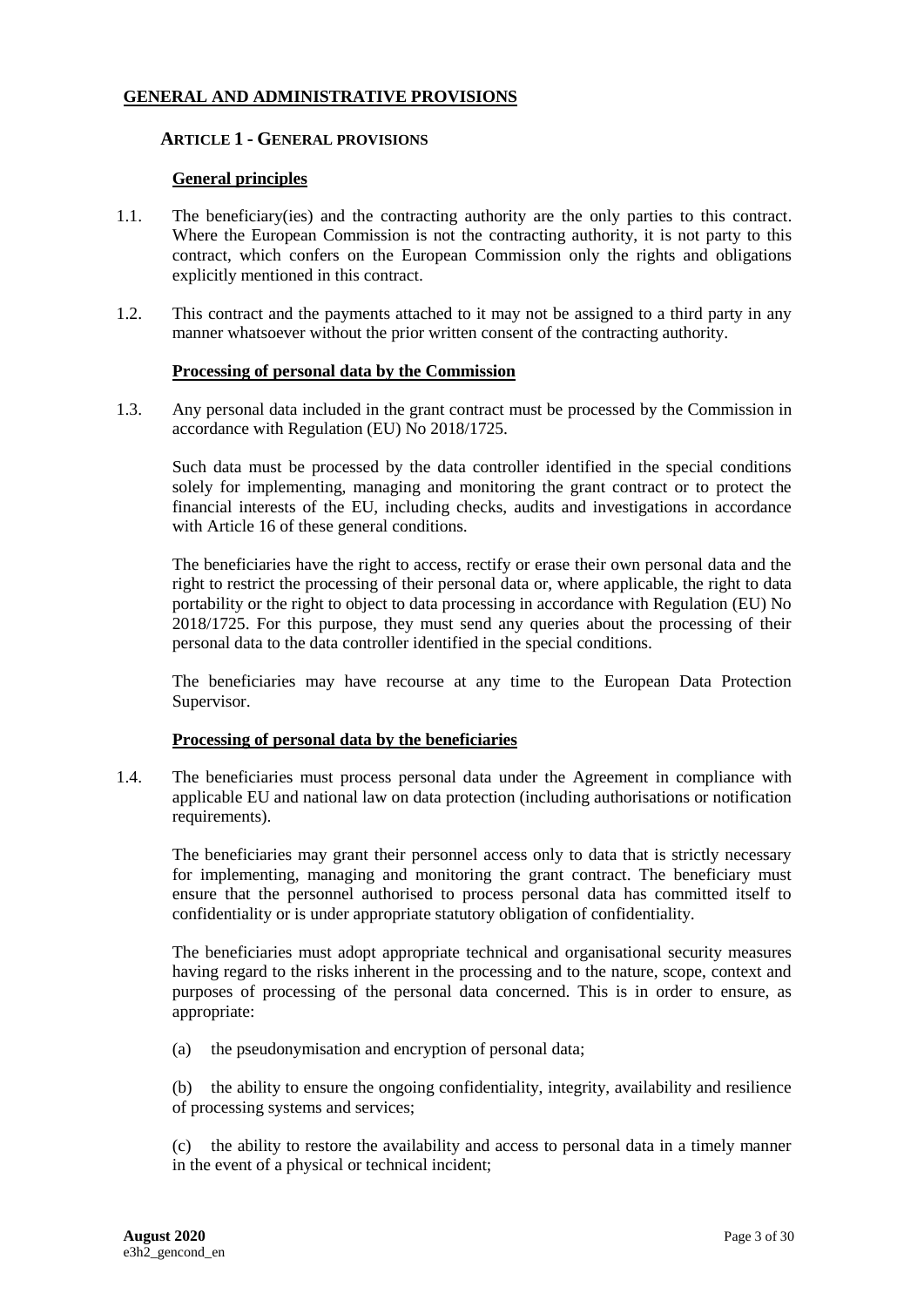(d) a process for regularly testing, assessing and evaluating the effectiveness of technical and organisational measures for ensuring the security of the processing;

(e) measures to protect personal data from accidental or unlawful destruction, loss, alteration, unauthorised disclosure of or access to personal data transmitted, stored or otherwise processed.

#### **Role of the beneficiary(ies)**

- 1.5. The beneficiary(ies) shall:
	- a) carry out the action jointly and severally vis-a-vis the contracting authority taking all necessary and reasonable measures to ensure that the action is carried out in accordance with the description of the action in Annex I and the terms and conditions of this contract.

To this purpose, the beneficiary(ies) shall implement the action with the requisite care, efficiency, transparency and diligence, in line with the principle of sound financial management and with the best practices in the field.

- b) be responsible for complying with any obligation incumbent on them from this contract jointly or individually;
- c) forward to the coordinator the data needed to draw up the reports, financial statements and other information or documents required by this contract and the annexes thereto, as well as any information needed in the event of audits, checks, monitoring or evaluations, as described in Article 16;
- d) ensure that all information to be provided and requests made to the contracting authority are sent via the coordinator;
- e) agree upon appropriate internal arrangements for the internal coordination and representation of the beneficiary(ies) vis-a-vis the contracting authority for any matter concerning this contract, consistent with the provisions of this contract and in compliance with the applicable legislation(s).

1.5 bis. Grant beneficiaries and contractors must ensure that there is no detection of subcontractors, natural persons, including participants to workshops and/or trainings and recipients of financial support to third parties, in the lists of EU restrictive measures.

#### **Role of the coordinator**

- 1.6. The coordinator shall:
	- a) monitor that the action is implemented in accordance with this contract and ensure coordination with all beneficiary(ies) in the implementation of the action;
	- b) be the intermediary for all communications between the beneficiary(ies) and the contracting authority;
	- c) be responsible for supplying all documents and information to the contracting authority which may be required under this contract, in particular in relation to the narrative reports and the requests for payment. Where information from the beneficiary(ies) is required, the coordinator shall be responsible for obtaining, verifying and consolidating this information before passing it on to the contracting authority.

Any information given, as well as any request made by the coordinator to the contracting authority, shall be deemed to have been given in agreement with all beneficiary(ies);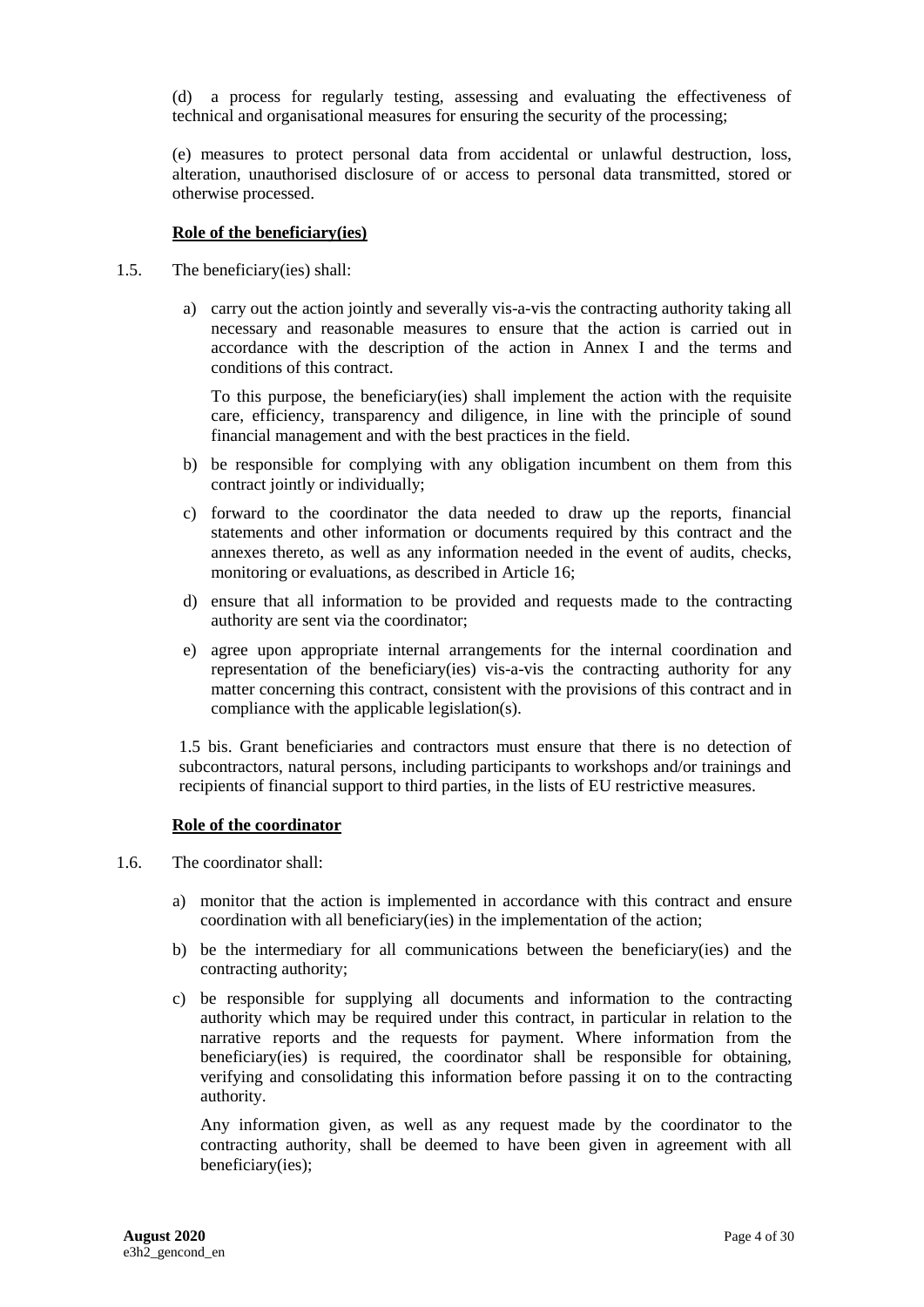- d) inform the contracting authority of any event likely to affect or delay the implementation of the action;
- e) inform the contracting authority of any change in the legal, financial, technical, organisational or ownership situation of any of the beneficiary(ies), as well as, of any change in the name, address or legal representative of any of the beneficiary(ies);
- f) be responsible in the event of audits, checks, monitoring or evaluations, as described in Article 16 for providing all the necessary documents, including the accounts of the beneficiary(ies), copies of the most relevant supporting documents and signed copies of any contract concluded according to Article 10;
- g) have full financial responsibility for ensuring that the action is implemented in accordance with this contract;
- h) make the appropriate arrangements for providing the financial guarantee, when requested, under the provisions of Article 4.1 of the special conditions;
- i) establish the payment requests in accordance with the contract;
- j) be the sole recipient, on behalf of all of the beneficiary(ies), of the payments of the contracting authority. The coordinator shall ensure that the appropriate payments are then made to the beneficiary(ies) without unjustified delay;
- k) not delegate or subcontract any, or part of, these tasks to the beneficiary(ies) or other entities.

#### <span id="page-4-1"></span><span id="page-4-0"></span>**2. ARTICLE 2 - OBLIGATION TO PROVIDE FINANCIAL AND NARRATIVE REPORTS**

- 2.1. The beneficiary(ies) shall provide the contracting authority with all required information on the implementation of the action. The report shall describe the implementation of the action according to the activities envisaged , difficulties encountered and measures taken to overcome problems, eventual changes introduced, as well as the degree of achievement of its results (impact, outcomes or outputs) as measured by corresponding indicators. The report shall be laid out in such a way as to allow monitoring of the objective(s), the means envisaged or employed and the budget details for the action. The level of detail in any report should match that of the description of the action and of the budget for the action. The coordinator shall collect all the necessary information and draw up consolidated interim and final reports. These reports shall:
	- a) cover the action as a whole, regardless of which part of it is financed by the contracting authority;
	- b) consist of a narrative and a financial report drafted using the templates provided in Annex VI;
	- c) provide a full account of all aspects of the action's implementation for the period covered, including in case of simplified cost options the qualitative and quantitative information needed to demonstrate the fulfilment of the conditions for reimbursement established in this contract;
	- d) include the current results within an updated table based on the logical framework matrix including the results achieved by the action (impact, outcomes or outputs) as measured by their corresponding indicators; agreed baselines and targets, and relevant sources of verification;
	- e) determine if the intervention logic is still valid and propose any relevant modification including regarding the logical framework matrix;
	- f) be drafted in the currency and language of this contract;
	- g) include any update on the communication plan as provided by Article 6.2;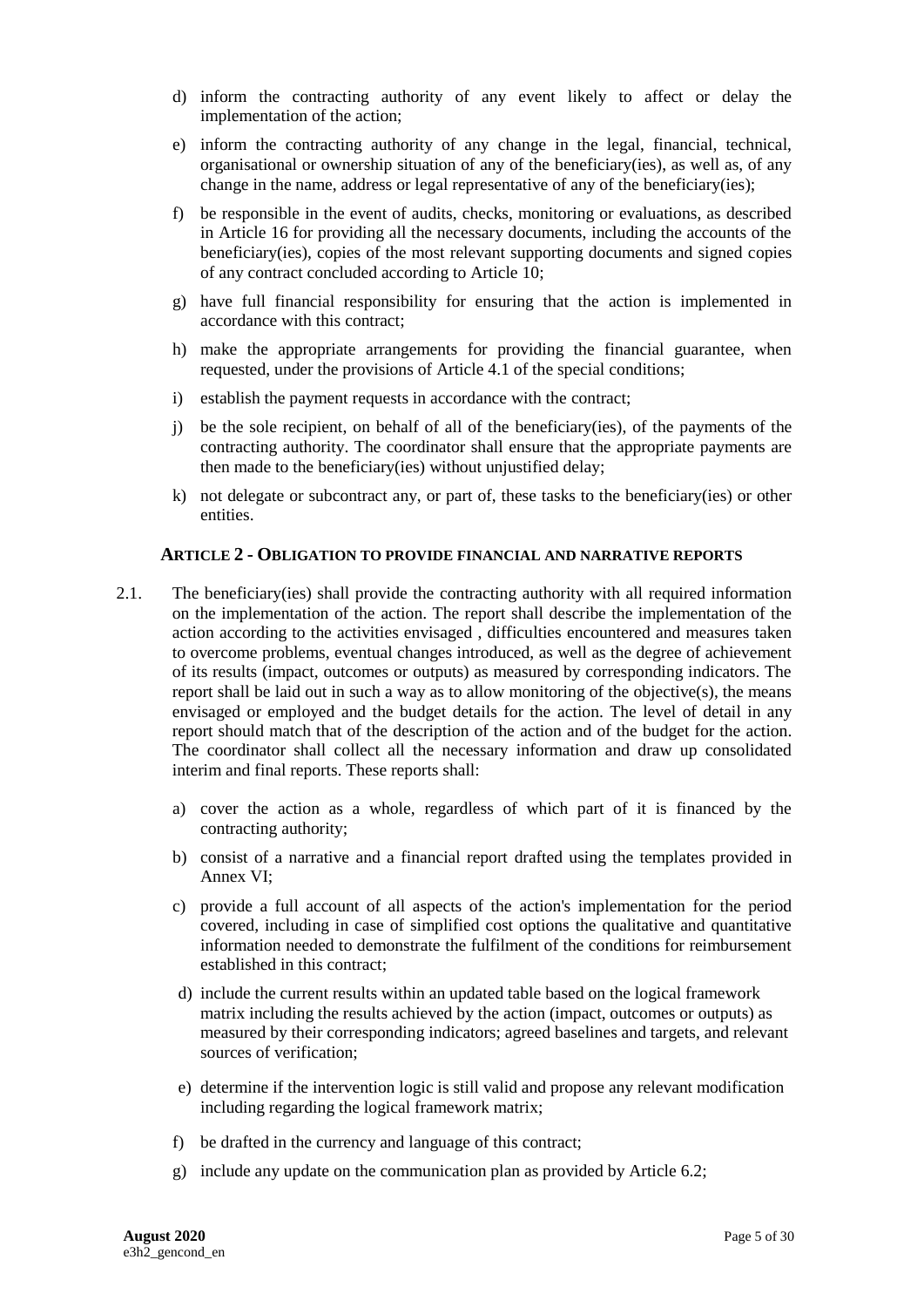- h) include any relevant reports, publications, press releases and updates related to the action.
- 2.2. Additionally the final report shall:
	- a) cover any period not covered by the previous reports;
	- b) include the proofs of the transfers of ownership as referred to in Article 7.6.
- 2.3. The special conditions may set out additional reporting requirements.
- 2.4. The contracting authority may request additional information at any time. The coordinator shall provide this information within 30 days of the request, in the language of the contract.
- 2.5. Reports shall be submitted with the payment requests, according to Article 15. If the coordinator fails to provide any report or fails to provide any additional information requested by the contracting authority within the set deadline without an acceptable and written explanation of the reasons, the contracting authority may terminate this contract according to Article 12.2 (a) and (f).

## <span id="page-5-0"></span>**3. ARTICLE 3 - LIABILITY**

- 3.1. The contracting authority cannot under any circumstances or for any reason whatsoever be held liable for damage or injury sustained by the staff or property of the beneficiary(ies) while the action is being carried out or as a consequence of the action. The contracting authority cannot, therefore, accept any claim for compensation or increases in payment in connection with such damage or injury.
- 3.2. The beneficiary(ies) shall assume sole liability towards third parties, including liability for damage or injury of any kind sustained by them while the action is being carried out or as a consequence of the action. The beneficiary(ies) shall discharge the contracting authority of all liability arising from any claim or action brought as a result of an infringement of rules or regulations by the beneficiary(ies) or the beneficiary(ies)'s employees or individuals for whom those employees are responsible, or as a result of violation of a third party's rights. For the purpose of this Article 3 employees of the beneficiary(ies) shall be considered third parties.

#### <span id="page-5-1"></span>**4. ARTICLE 4 - CONFLICT OF INTERESTS AND CODE OF CONDUCT**

- 4.1. The beneficiary(ies) shall take all necessary measures to prevent or end any situation that could compromise the impartial and objective performance of this contract. Such conflict of interests may arise in particular as a result of economic interest, political or national affinity, family or emotional ties, or any other relevant connection or shared interest.
- 4.2. Any conflict of interests which may arise during performance of this contract must be notified in writing to the contracting authority without delay. In the event of such conflict, the coordinator shall immediately take all necessary steps to resolve it.
- 4.3. The contracting authority reserves the right to verify that the measures taken are appropriate and may require additional measures to be taken if necessary.
- 4.4. The beneficiary(ies) shall ensure that its staff, including its management, is not placed in a situation which could give rise to conflict of interests. Without prejudice to its obligation under this contract, the beneficiary(ies) shall replace, immediately and without compensation from the contracting authority, any member of its staff in such a situation.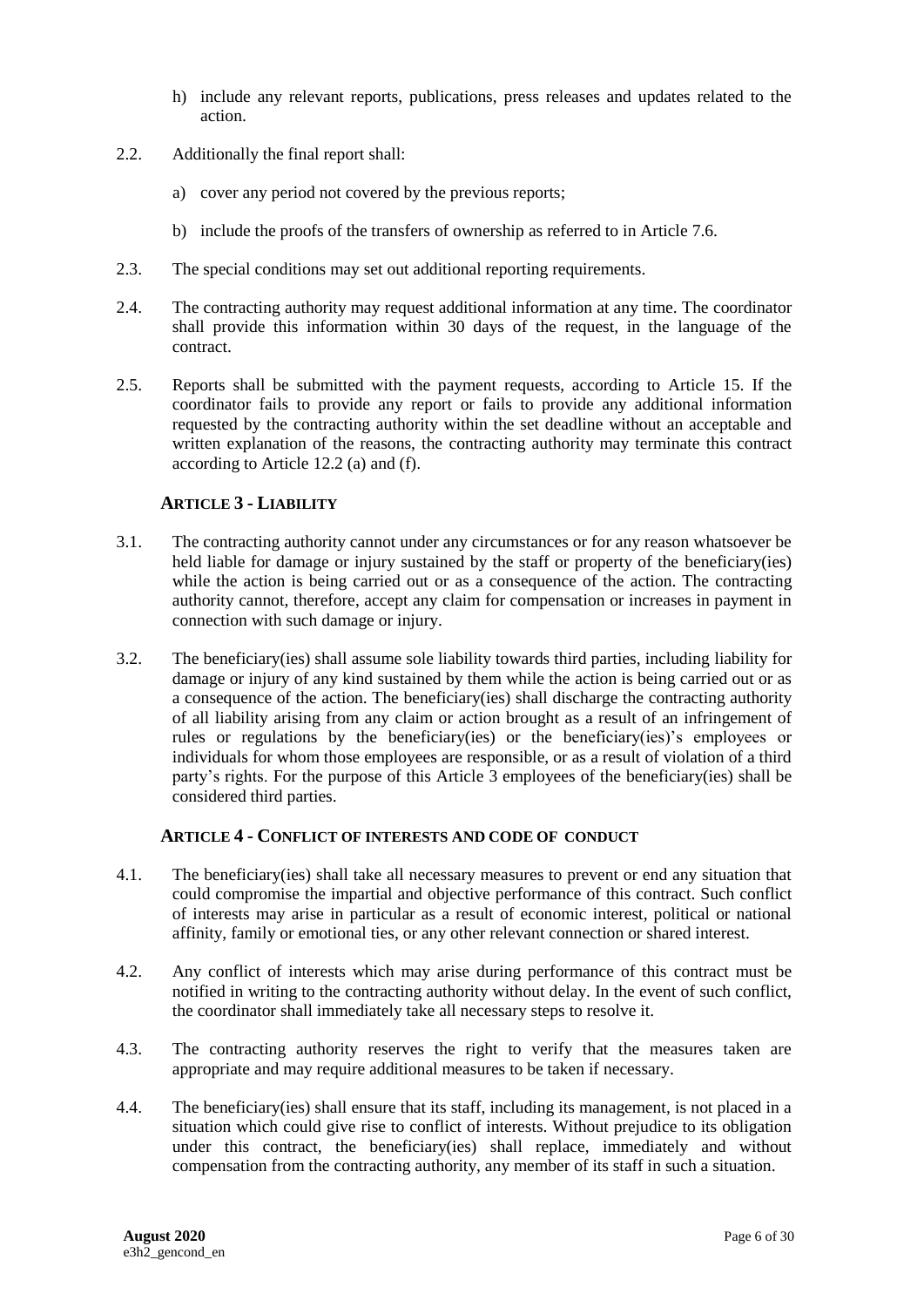- 4.5. The beneficiary (ies) shall at all-time act impartially and as a faithful adviser in accordance with the code of conduct of its profession as well as with appropriate discretion. It shall refrain from making any public statements concerning the action or the services without the prior approval of the contracting authority. It shall not commit the contracting authority in any way whatsoever without its prior consent, and shall make this obligation clear to third parties.
- 4.6. Physical abuse or punishment, or threats of physical abuse, sexual abuse or exploitation, harassment and verbal abuse, as well as other forms of intimidation shall be prohibited. The beneficiary (ies) shall also inform the contracting authority of any breach of ethical standards or code of conduct as set in the present Article. In case the beneficiary (ies) is aware of any violations of the abovementioned standards it shall report in writing within 30 days to the contracting authority
- 4.7. The beneficiary(ies) and its/their staff shall respect human rights, applicable data protection rules and environmental legislation applicable in the country(ies) where the action is taking place and internationally agreed core labour standards, e.g. the ILO core labour standards, conventions on freedom of association and collective bargaining, elimination of forced and compulsory labour, elimination of discrimination in respect of employment and occupation, and the abolition of child labour.
- 4.8. The beneficiary(ies) or any related person shall not abuse of its entrusted power for private gain. The beneficiary(ies) or any of its subcontractors, agents or staff shall not receive or agree to receive from any person or offer or agree to give to any person or procure for any person, gift, gratuity, commission or consideration of any kind as an inducement or reward for performing or refraining from performing any act relating to the performance of the contract or for showing favour or disfavour to any person in relation to the contract. The beneficiary(ies) shall comply with all applicable laws and regulations and codes relating to anti-bribery and anti-corruption.
- 4.9. The payments to the beneficiary(ies) under the contract shall constitute the only income or benefit it may derive in connection with the contract, with the exception of revenue generating activities. The beneficiary(ies) and its/their staff must not exercise any activity or receive any advantage inconsistent with their obligations under the contract.
- 4.10. The execution of the contract shall not give rise to unusual commercial expenses. Unusual commercial expenses are commissions not mentioned in the contract or not stemming from a properly concluded contract referring to the contract, commissions not paid in return for any actual and legitimate service, commissions remitted to a tax haven, commissions paid to a recipient who is not clearly identified or commission paid to a company which has every appearance of being a front company. The contracting authority and the European Commission may carry out documentary or on-the-spot checks they deem necessary to find evidence in case of suspected unusual commercial expenses
- 4.11. The respect of the code of conduct set out in the present Article constitutes a contractual obligation. Failure to comply with the code of conduct is always deemed to be a breach of the contract under Article 12 of the General Conditions. In addition, failure to comply with the provision set out in the present Article can be qualified as grave professional misconduct that may lead either to suspension or termination of the contract, without prejudice to the application of administrative sanctions, including exclusion from participation in future contract award procedures.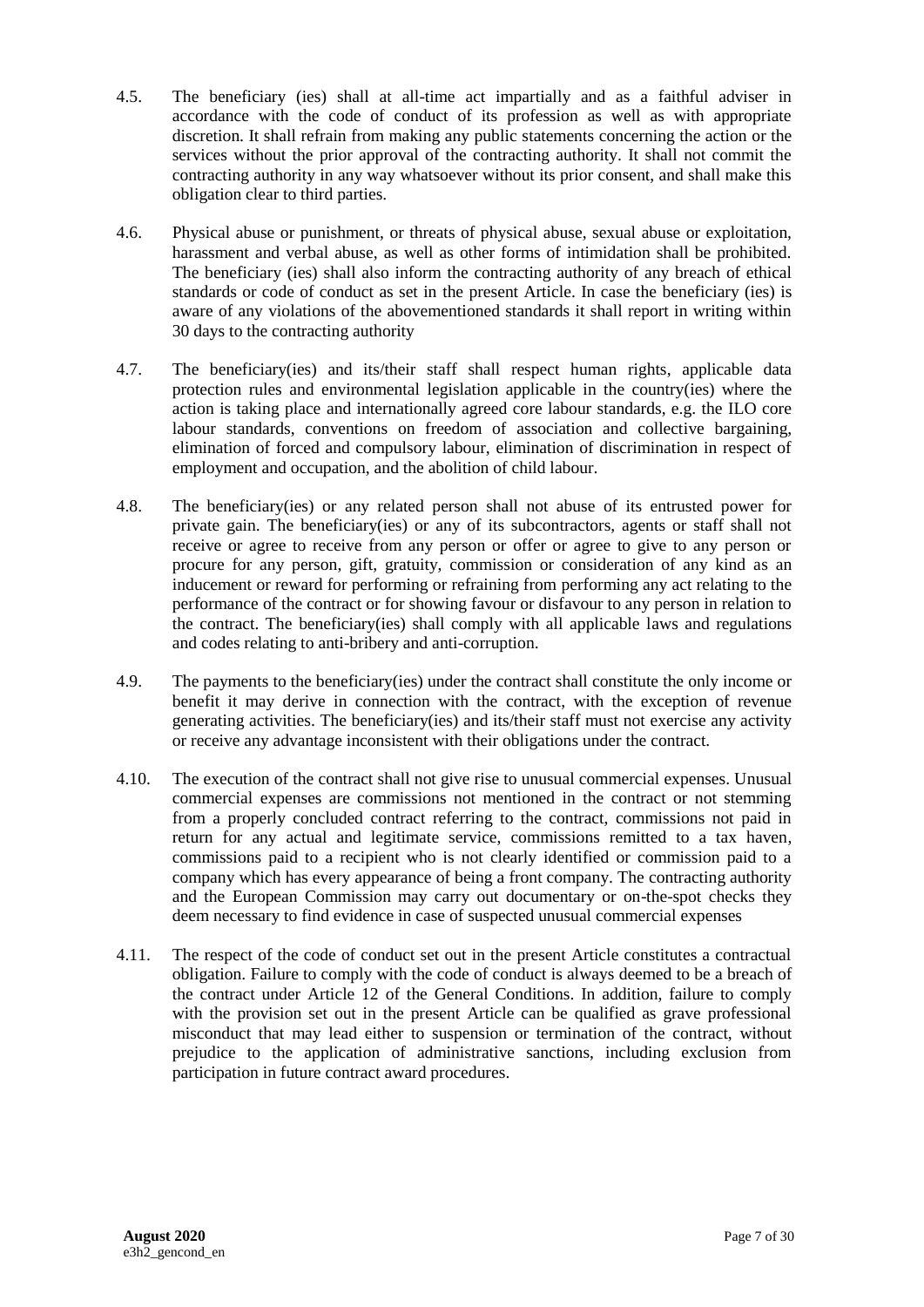## <span id="page-7-0"></span>**5. ARTICLE 5 - CONFIDENTIALITY**

- 5.1. Subject to Article 16, the contracting authority and the beneficiary(ies) undertake to preserve the confidentiality of any information, notwithstanding its form, disclosed in writing or orally in relation to the implementation of this contract and identified in writing as confidential until at least 5 years after the payment of the balance.
- 5.2. The beneficiary(ies) shall not use confidential information for any aim other than fulfilling their obligations under this contract unless otherwise agreed with the contracting authority.
- 5.3. Where the European Commission is not the contracting authority it shall still have access to all documents communicated to the contracting authority and shall maintain the same level of confidentiality.

## **6. ARTICLE 6 - VISIBILITY**

- <span id="page-7-1"></span>6.1. Unless the European Commission agrees or requests otherwise, the beneficiary(ies) shall take all necessary steps to publicise the fact that the European Union has financed or cofinanced the action. Such measures shall comply with the Communication and Visibility Requirements for European Union External Actions laid down and published by the European Commission, that can be found at [https://ec.europa.eu/europeaid/sites/devco/files/communication-visibility-requirements-](https://ec.europa.eu/europeaid/sites/devco/files/communication-visibility-requirements-2018_en.pdf)2018 en.pdf (for actions within DG DEVCO's remit) and at [https://ec.europa.eu/neighbourhood-enlargement/sites/near/files/visibility\\_requirements](https://ec.europa.eu/neighbourhood-enlargement/sites/near/files/visibility_requirements-near_english.pdf)near english.pdf (for actions within DG NEAR's remit) or with any other guidelines agreed between the European Commission and the beneficiary(ies).
- 6.2. The coordinator shall submit a communication plan for the approval of the European Commission and report on its implementation in accordance with Article 2.
- 6.3. In particular, the beneficiary(ies) shall mention the action and the European Union's financial contribution in information given to the final recipients of the action, in its internal and annual reports, and in any dealings with the media. It shall display the European Union logo wherever appropriate.
- 6.4. Any notice or publication by the beneficiary(ies) concerning the action, including those given at conferences or seminars, shall specify that the action has received European Union funding. Any publication by the beneficiary(ies), in whatever form and by whatever medium, including the internet, shall include the following statement: 'This document has been produced with the financial assistance of the European Union. The contents of this document are the sole responsibility of  $\lt$  beneficiary(ies)'s name  $>$  and can under no circumstances be regarded as reflecting the position of the European Union.'
- 6.5. The beneficiary(ies) authorises the contracting authority and the European Commission (where it is not the contracting authority) to publish its name and address, nationality, the purpose of the grant, duration and location as well as the maximum amount of the grant and the rate of funding of the action's costs, as laid down in Article 3 of the special conditions. Derogation from publication of this information may be granted if it could endanger the beneficiary(ies) or harm their interests.

#### <span id="page-7-2"></span>**7. ARTICLE 7 - OWNERSHIP/USE OF RESULTS AND ASSETS**

<span id="page-7-3"></span>7.1. Unless otherwise stipulated in the special conditions, ownership of, and title and intellectual and industrial property rights to, the action's results, reports and other documents relating to it will be vested in the beneficiary(ies).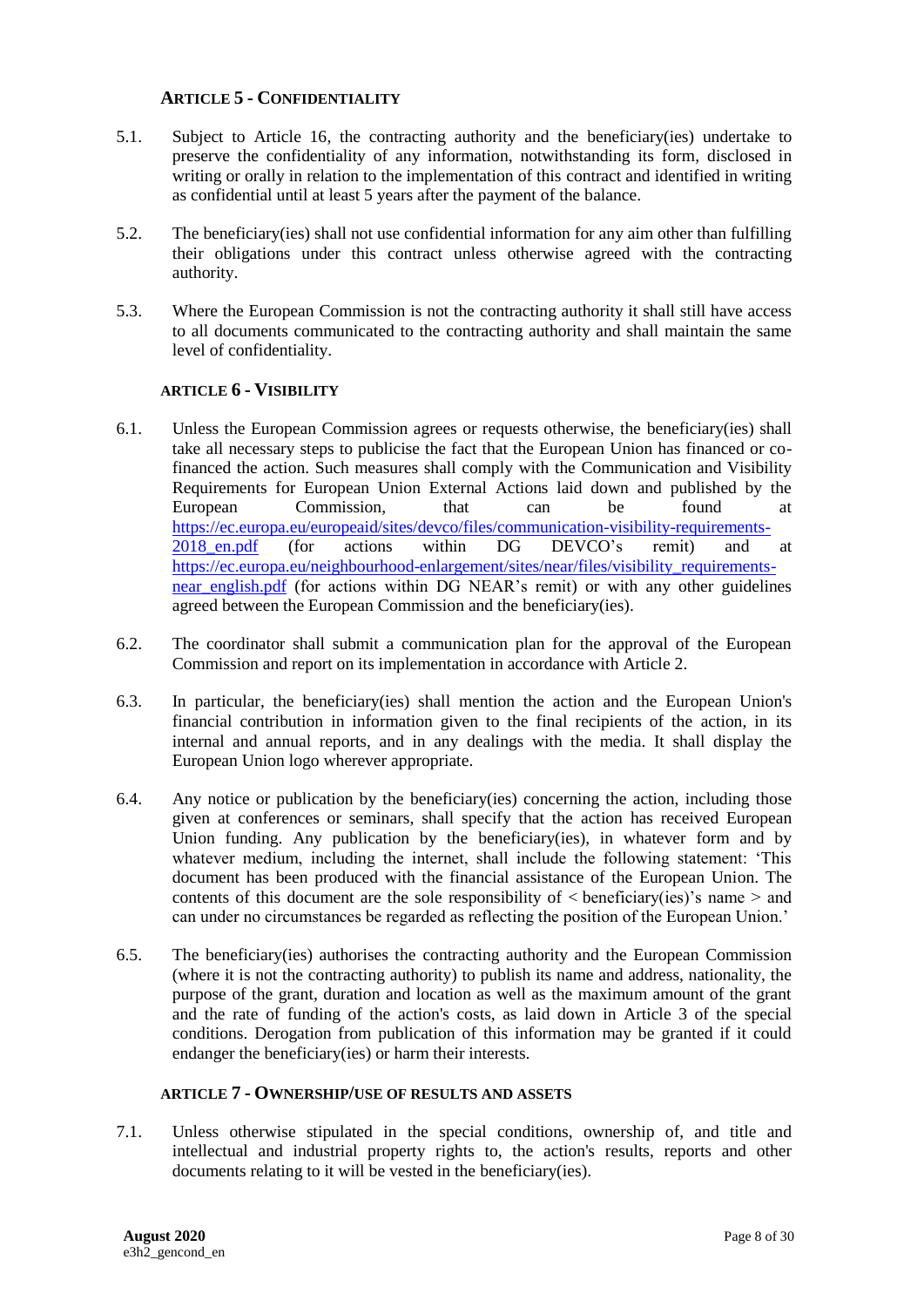- 7.2. Without prejudice to Article [7.1,](#page-7-3) the beneficiary(ies) grant the contracting authority (and the European Commission where it is not this contracting authority) the right to use freely and as it sees fit, and in particular, to store, modify, translate, display, reproduce by any technical procedure, publish or communicate by any medium all documents deriving from the action whatever their form, provided it does not thereby breach existing industrial and intellectual property rights.
- 7.3. The beneficiary(ies) shall ensure that it has all rights to use any pre-existing intellectual property rights necessary to implement this contract.
- 7.4. In case natural, recognizable persons are depicted in a photograph or film, the coordinator shall, in the final report to the contracting authority, submit a statement of these persons giving their permissions for the described use of their images. The above does not refer to photographs taken or films shot in public places where random members of the public are identifiable only hypothetically and to public persons acting in their public activities.
- 7.5. Unless otherwise clearly specified in the description of the action in Annex I, the equipment, vehicles and supplies paid for by the budget for the action shall be transferred to the final beneficiaries of the action, at the latest when submitting the final report.

If there are no final beneficiaries of the action to whom the equipment, vehicles and supplies can be transferred, the beneficiary(ies) may transfer these items to:

- local authorities
- $-$  local beneficiary(ies)
- $-$  local affiliated entiy(ies)
- another action funded by the European Union
- $\overline{\phantom{a}}$  or, exceptionally, retain ownership of these items.

In such cases, the coordinator shall submit a justified written request for authorisation to the contracting authority, with an inventory listing the items concerned and a proposal concerning their use, in due time and at the latest with the submission of the final report.

In no event may the end use jeopardize the sustainability of the action or result in a profit for the beneficiary(ies).

7.6 Copies of the proofs of transfer of any equipment and vehicles for which the purchase cost was more than EUR 5000 per item, shall be attached to the final report. Proofs of transfer of equipment and vehicles whose purchase cost was less than EUR 5000 per item shall be kept by the beneficiary(ies) for control purposes.

#### <span id="page-8-0"></span>**8. ARTICLE 8 – MONITORING AND EVALUATION OF THE ACTION**

- 8.1. Annex I shall describe in detail the monitoring and evaluation arrangements that the beneficiary(ies) will put in place.
- 8.2. If the European Commission carries out an interim or ex post evaluation or a monitoring exercise, the coordinator shall undertake to provide it and/or the persons authorised by it with the documents or information necessary for the evaluation or monitoring exercise.

Representatives of the European Commission shall be invited to participate in the main monitoring and in the evaluation exercises relating to the performance of the action performed by the beneficiary(ies). The European Commission shall be invited to comment the evaluation(s) terms of reference before the exercise is launched as well as the draft report(s) before they are finalised.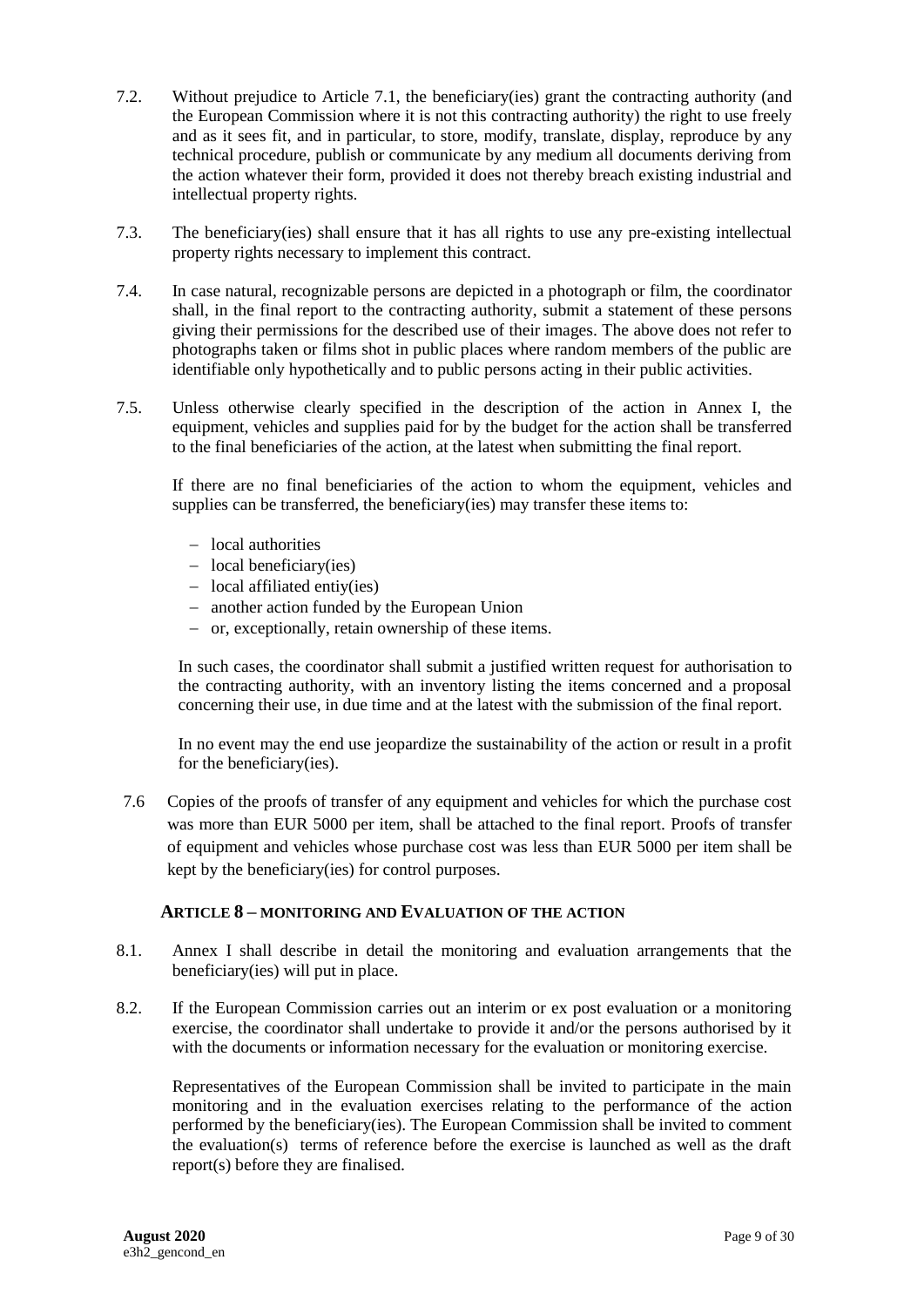8.3. If either the beneficiary(ies) or the European Commission carries out or commissions an evaluation or monitoring exercise in the course of the action, it shall provide the other with a copy of the related report. All the evaluation and monitoring reports, including final values for each of the indicators in the logical framework, shall be submitted to the European Commission with the final narrative report (annex VI).

## <span id="page-9-0"></span>**9. ARTICLE 9 — AMENDMENT OF THE CONTRACT.**

- 9.1. Any amendment to this contract, including the annexes thereto, shall be set out in writing. This contract can be modified only during its execution period.
- 9.2. The amendment may not have the purpose or the effect of making changes to this contract that would call into question the grant award decision or be contrary to the equal treatment of applicants. The maximum grant referred to in Article 3.2 of the special conditions shall not be increased.
- 9.3. If an amendment is requested by the beneficiary(ies), the coordinator shall submit a duly justified request to the contracting authority thirty days before the date on which the amendment should enter into force, unless there are special circumstances duly substantiated and accepted by the contracting authority.
- 9.4. Where the amendment to the budget does not affect the expected results of the action (i.e. impact, outcomes, outputs), and the financial impact is limited to a transfer between items within the same main budget heading including cancellation or introduction of an item, or a transfer between main budget headings involving a variation of 25% or less of the amount originally entered (or as modified by addendum) in relation to each concerned main heading for eligible costs, the coordinator may amend the budget and must inform the contracting authority accordingly, in writing and at the latest in the next report. This method may not be used to amend the headings for indirect costs, for the contingency reserve, for in-kind contributions or the amounts or rates of simplified cost options defined in the contract.

Changes in Description of the Action and the Logical Framework that affect the expected results (impact, outcomes, outputs) shall be agreed in writing with the contracting authority before the modification takes place. Approved changes must be explained in the next report.

- 9.5. Changes of address, bank account or auditor may simply be notified by the coordinator. However, in duly substantiated circumstances, the contracting authority may oppose the coordinator's choice.
- 9.6. The contracting authority reserves the right to require that the auditor referred to in Article 5.2 of the special conditions be replaced if considerations which were unknown when this contract was signed cast doubt on the auditor's independence or professional standards.

#### <span id="page-9-1"></span>**10. ARTICLE 10 — IMPLEMENTATION**

#### **Implementation contracts**

- 10.1. If the implementation of the action requires the beneficiary(ies) to procure goods, works or services, it shall respect the contract-award rules and rules of nationality and origin set out in Annex IV of this contract.
- 10.2. To the extent relevant, the beneficiary(ies) shall ensure that the conditions applicable to them under Articles 3, 4, 6 and 16 of these general conditions are also applicable to contractors awarded an implementation contract.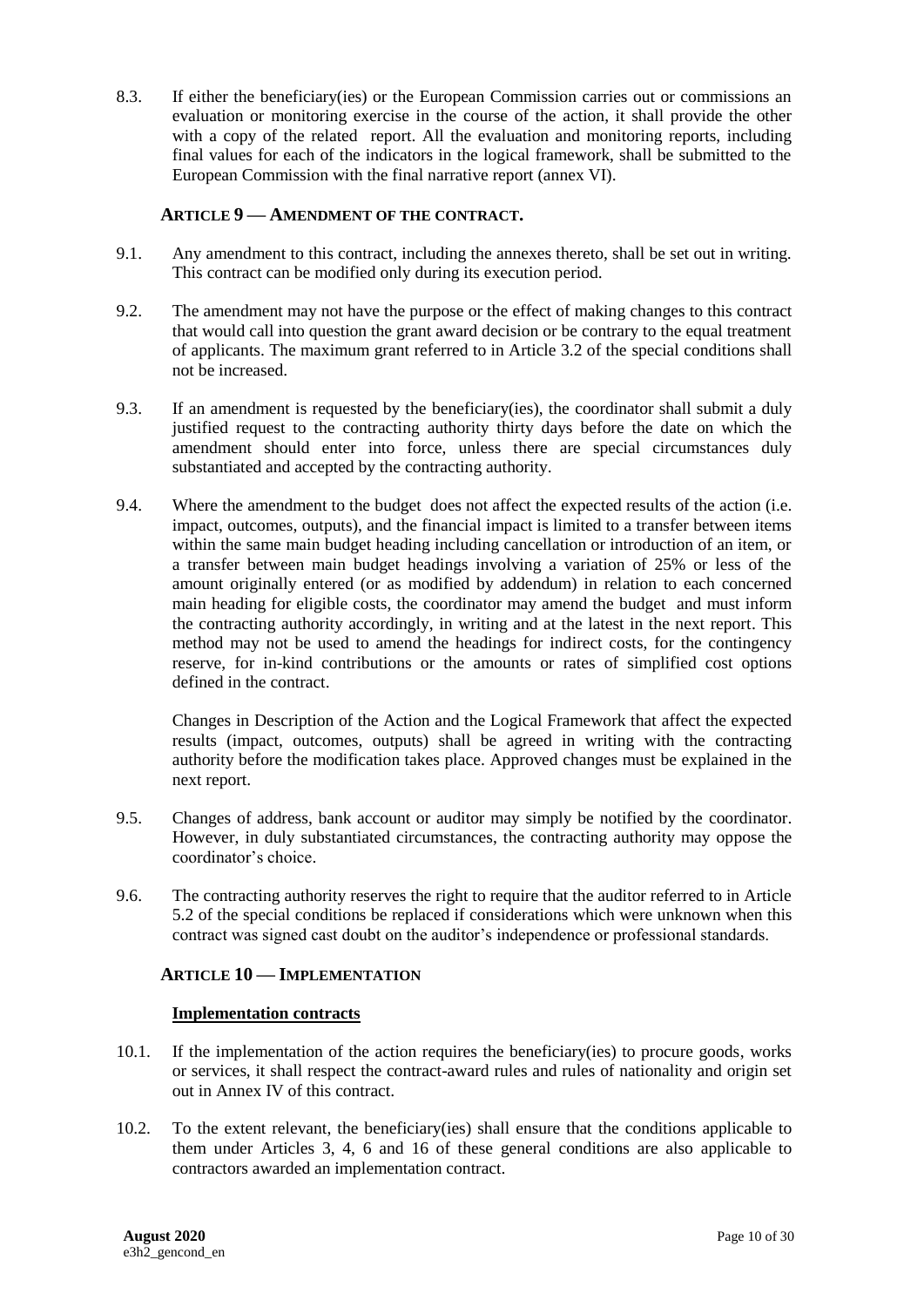10.3. The coordinator shall provide in its report to the contracting authority a comprehensive and detailed report on the award and implementation of the contracts awarded under Article 10.1, in accordance with the reporting requirements in section 2 of Annex VI.

## **Subcontracting**

- 10.4. Beneficiary(ies) may subcontract tasks forming part of the action. If it does so, it must ensure that, in addition to the conditions specified in Article 10.1, 10.2 and 10.3, the following conditions are also complied with:
	- subcontracting does not cover core tasks of the action;
	- recourse to subcontracting is justified because of the nature of the action and what is necessary for its implementation;
	- the estimated costs of the subcontracting are clearly identifiable in the estimated budget set out in Annex III;
	- [any recourse to subcontracting, if not provided for in Annex I, is communicated by the beneficiary and approved by the Contracting Authority].

## **Financial support to third parties**

- 10.5. In order to support the achievement of the objectives of the action, and in particular where the implementation of the action requires financial support to be given to third parties, the beneficiary(ies) may award financial support if so provided by the special conditions.
- 10.6. The maximum amount of financial support shall be limited to EUR 60 000 per each third party, except where achieving the objectives of the actions would otherwise be impossible or overly difficult.
- 10.7. The description of the action, in conformity with the relevant instructions given in this regard by the contracting authority, shall define the types of entities eligible for financial support and include a fixed list with the types of activity which may be eligible for financial support. The criteria for the selection of the third parties recipient of this financial support, including the criteria for determining its exact amount, shall also be specified.
- 10.8. The coordinator shall provide in its report to the contracting authority a comprehensive and detailed report on the award and implementation of any financial support given. These reports should provide, amongst other, information on the award procedures, on the identities of the recipient of financial support, the amount granted, the results achieved, the problems encountered and solutions found, the activities carried out as well as a timetable of the activities which still need to be carried out.
- 10.9. To the extent relevant, the beneficiary(ies) shall ensure that the conditions applicable to them under Articles 3, 4.1-4.4, 6 and 16 of these general conditions are also applicable to third parties awarded financial support.

## <span id="page-10-0"></span>**11. ARTICLE 11 – EXTENSION AND SUSPENSION**

## **Extension**

11.1. The coordinator shall inform the contracting authority without delay of any circumstances likely to hamper or delay the implementation of the action. The coordinator may request an extension of the action's implementation period as laid down in Article 2 of the special conditions in accordance with Article 9. The request shall be accompanied by all the supporting evidence needed for its appraisal.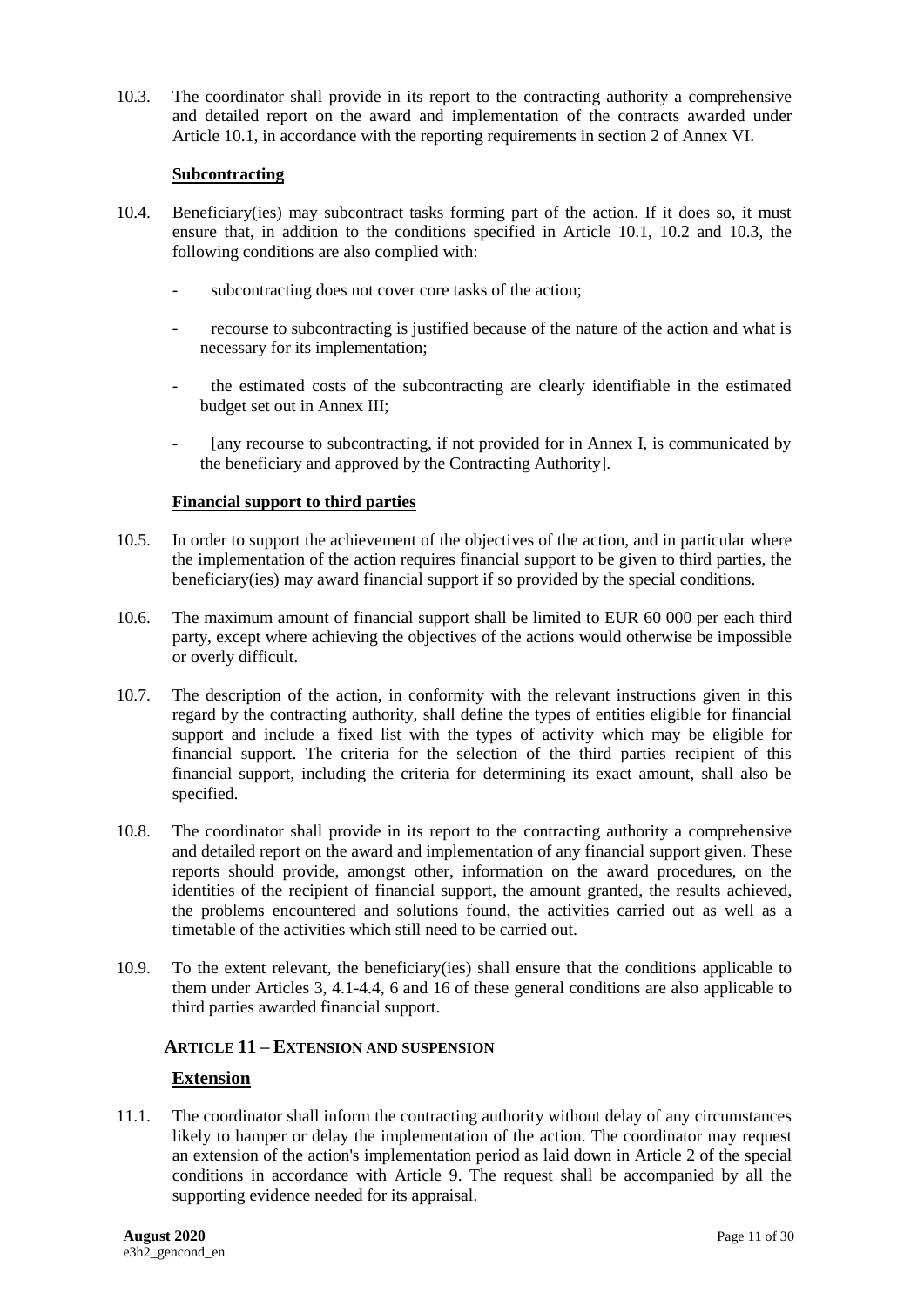#### **Suspension by the coordinator**

- 11.2. The coordinator may suspend implementation of the action, or any part thereof, if exceptional circumstances, notably of force majeure, make such implementation excessively difficult or dangerous. The coordinator shall inform the contracting authority without delay, stating the nature, probable duration and foreseeable effects of the suspension.
- 11.3. The coordinator or the contracting authority may then terminate this contract in accordance with Article 12.1. If the contract is not terminated, the beneficiary(ies) shall endeavour to minimise the time of its suspension and any possible damage and shall resume implementation once circumstances allow, informing the contracting authority accordingly.

#### **Suspension by the contracting authority**

- 11.4. The contracting authority may request the beneficiary(ies) to suspend implementation of the action, or any part thereof, if exceptional circumstances, notably of force majeure, make such implementation excessively difficult or dangerous. To this purpose, the contracting authority shall inform the coordinator stating the nature and probable duration of the suspension.
- 11.5. The coordinator or the contracting authority may then terminate this contract in accordance with Article 12.1. If the contract is not terminated, the beneficiary(ies) shall endeavour to minimise the time of its suspension and any possible damage and shall resume implementation once circumstances allow and after having obtained the approval of the contracting authority.
- 11.6. The contracting authority may also suspend this contract or the participation of a beneficiary(ies) in this contract if the contracting authority has evidence that, or if, for objective and well justified reasons, the contracting authority deems necessary to verify whether presumably:
	- a) the grant award procedure or the implementation of the action have been subject to breach of obligations, irregularities or fraud;
	- b) the beneficiary(ies) have breached any substantial obligation under this contract.
- 11.7. The coordinator shall provide any requested information, clarification or document within 30 days of receipt of the requests sent by the contracting authority. If, notwithstanding the information, clarification or document provided by the coordinator, the award procedure or the implementation of the grant prove to have been subject to breach of obligations, irregularities, fraud, or breach of obligations, then the contracting authority may terminate this contract according to Article 12(2) h.

#### **Force majeure**

- 11.8. The term force majeure, as used herein covers any unforeseeable events, not within the control of either party to this contract and which by the exercise of due diligence neither party is able to overcome such as acts of God, strikes, lock-outs or other industrial disturbances, acts of the public enemy, wars whether declared or not, blockades, insurrection, riots, epidemics, landslides, earthquakes, storms, lightning, floods, washouts, civil disturbances, explosion. A decision of the European Union to suspend the cooperation with the partner country is considered to be a case of force majeure when it implies suspending funding under this contract.
- 11.9. The beneficiary(ies) shall not be held in breach of its contractual obligations if it is prevented from fulfilling them by circumstances of force majeure.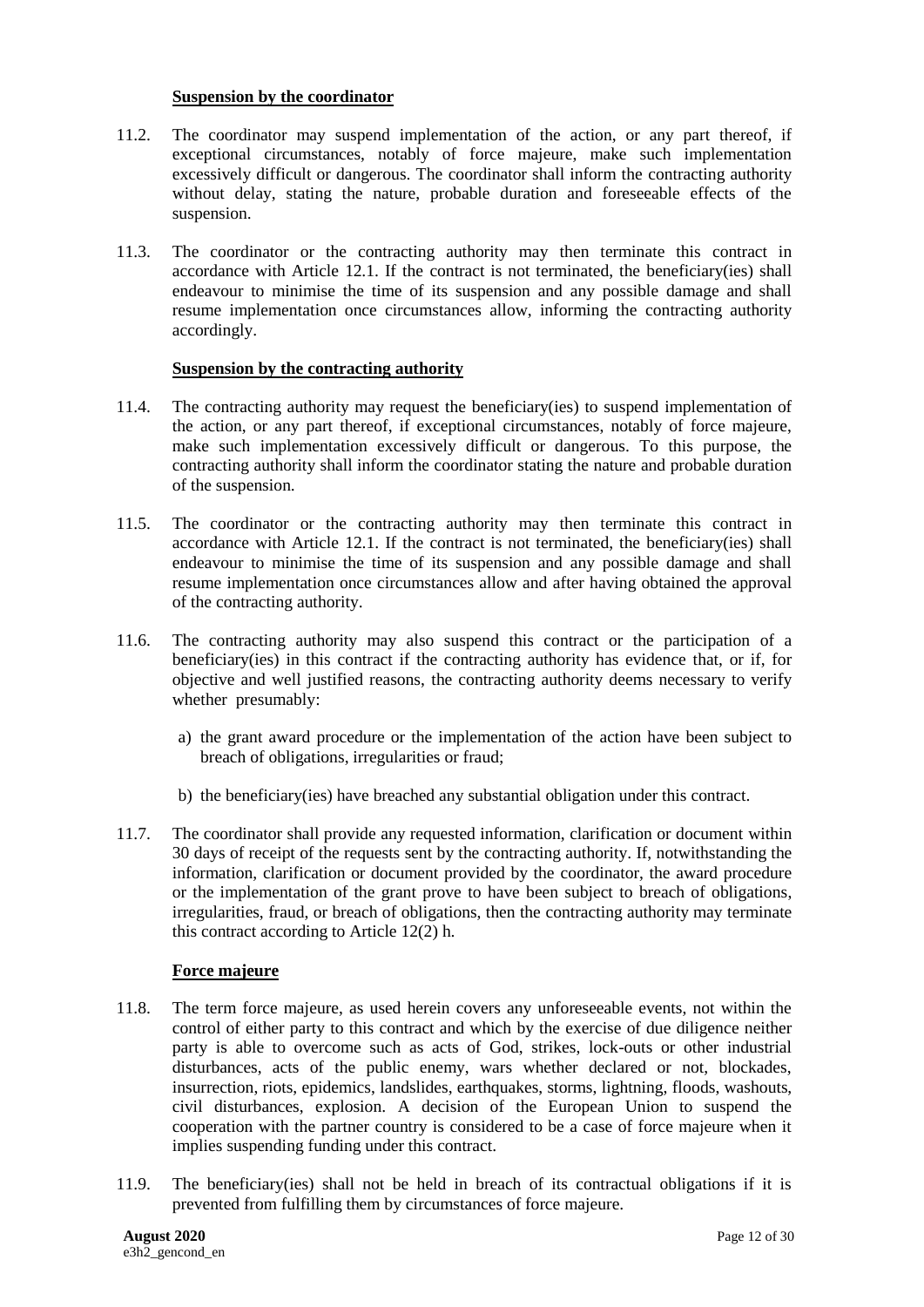#### **Extension of the implementation period following a suspension.**

11.10. In case of suspension according to Articles 11.2, 11.4 and 11.6, the implementation period of the action shall be extended by a period equivalent to the length of suspension, without prejudice to any amendment to the contract that may be necessary to adapt the action to the new implementing conditions. This Article 11.10 does not apply in case of an operating grant.

## <span id="page-12-0"></span>**12. ARTICLE 12 — TERMINATION OF THE CONTRACT**

#### **Termination in case of force majeure**

12.1. In the cases foreseen in Article 11.2 and 11.4, if the coordinator or the contracting authority believes that this contract can no longer be executed effectively or appropriately, it shall duly consult the other. Failing agreement on a solution, the coordinator or the contracting authority may terminate this contract by serving two months written notice, without being required to pay indemnity.

#### <span id="page-12-1"></span>**Termination by the contracting authority**

- 12.2. Without prejudice to Article 12.1, in the following circumstances the contracting authority may, after having duly consulted the coordinator, terminate this contract or the participation of any beneficiary(ies) in this contract without any indemnity on its part when:
	- a) a beneficiary(ies) fails, without justification, to fulfil any substantial obligation incumbent on them individually or collectively by this contract and, after being given notice by letter to comply with those obligations, still fails to do so or to furnish a satisfactory explanation within 30 days of receipt of the letter;
	- b) a beneficiary(ies) or any person that assumes unlimited liability for the debts of the beneficiary(ies) is bankrupt, subject to insolvency or winding up procedures, is having its assets administered by a liquidator or by the courts, has entered into an arrangement with creditors, has suspended business activities, or is in any analogous situation arising from a similar procedure provided for under any national law or regulations relevant to the beneficiary(ies);
	- c) a beneficiary(ies), or any related entity or person, have been found guilty of grave professional misconduct proven by any means which the contracting authority can justify;
	- d) it has been established by a final judgment or a final administrative decision or by proof in possession of the contracting authority that the beneficiary(ies) has been guilty of fraud, corruption, involvement in a criminal organisation, money laundering or terrorist financing, terrorist related offences, child labour or other forms of trafficking in human beings or circumventing fiscal, social or any other applicable legal obligations, including through the creation of an entity for this purpose;
	- e) a change to a beneficiary(ies)'s legal, financial, technical, organisational or ownership situation or the termination of the participation of a beneficiary(ies) substantially affects the implementation of this contract or calls into question the decision awarding the grant;
	- f) a beneficiary(ies) or any related person, are guilty of misrepresentation in supplying the information required in the award procedure or in the implementation of the action or fail to supply – or fail to supply within the deadlines set under this contract - any information related to the action required by the contracting authority;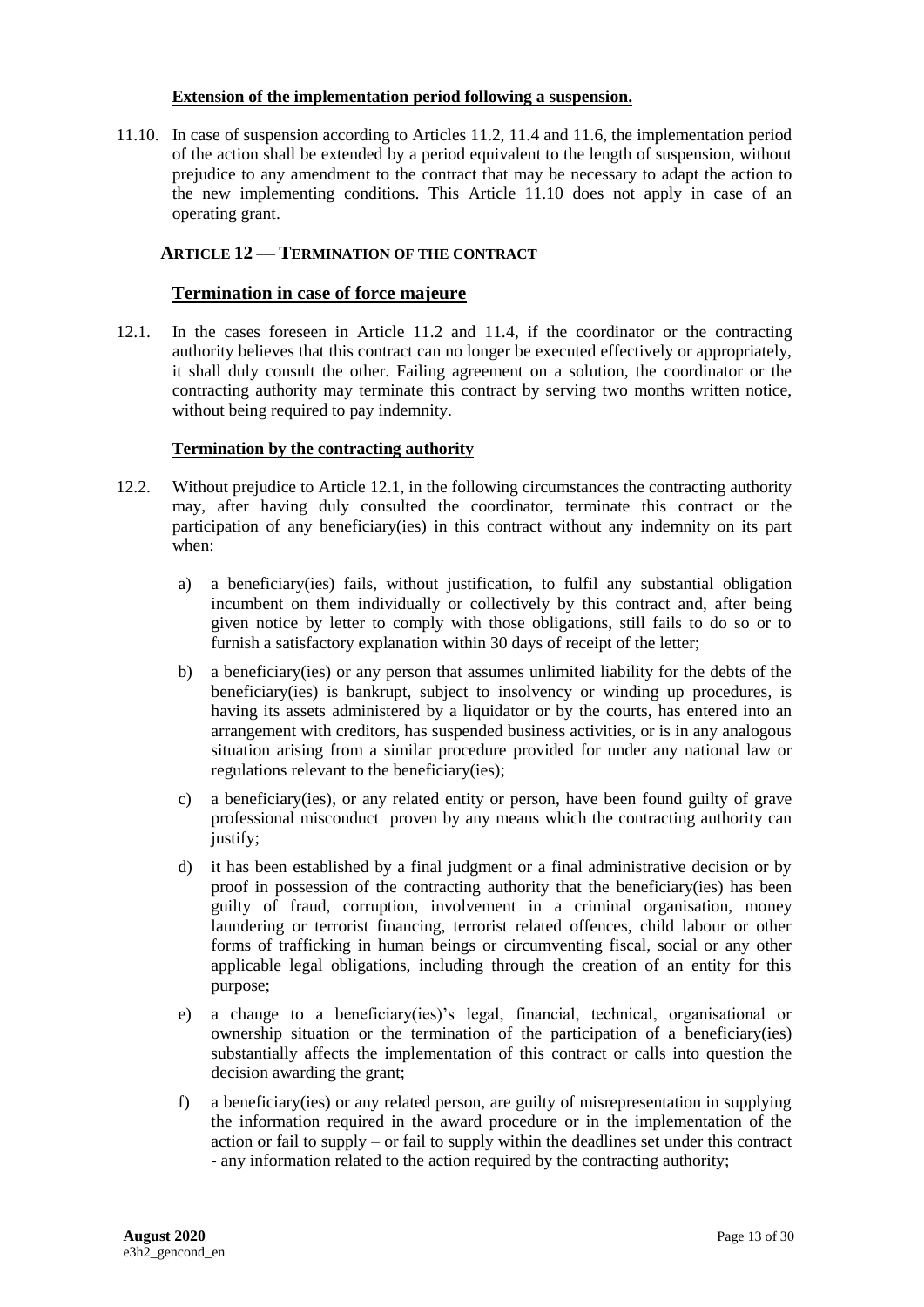- g) a beneficiary(ies) has not fulfilled obligations relating to the payment of social security contributions or the payment of taxes in accordance with the legal provisions of the country in which it is established;
- h) the contracting authority has evidence that a beneficiary(ies), or any related entity or person, has committed breach of obligations, irregularities or fraud in the award procedure or in the implementation of the action;
- i) a beneficiary(ies) is subject to an administrative penalty referred to in Article 12.8;
- j) the contracting authority has evidence that a beneficiary(ies) is subject to a conflict of interests;
- k) the European Commission has evidence that a beneficiary(ies) has committed systemic or recurrent errors or irregularities, fraud, or serious breach of obligations under other grants financed by the European Union and awarded to that specific beneficiary(ies) under similar conditions, provided that those errors, irregularities, fraud or serious breach of obligations have a material impact on this grant.

The cases of termination under points  $(b)$ ,  $(c)$ ,  $(d)$ ,  $(h)$ ,  $(i)$  and  $(k)$  may refer also to persons who are members of the administrative, management or supervisory body of the beneficiary(ies) and/or to persons having powers of representation, decision or control with regard to the beneficiary(ies).

12.3. In the cases referred to in points  $(c)$ ,  $(f)$ ,  $(h)$  and  $(k)$  above, any related person means any physical person with powers of representation, decision-making or control in relation to the beneficiary(ies). Any related entity means, in particular, any entity which meets the criteria laid down by Article 1 of the Seventh Council Directive No 83/349/EEC of 13 June 1983.

## **Termination of a beneficiary(ies) participation by the coordinator**

12.4. In duly justified cases, the participation of a beneficiary(ies) in this contract may be also terminated by the coordinator. To this purpose, the coordinator shall communicate to the contracting authority the reasons for the termination of its participation and the date on which the termination shall take effect, as well as a proposal on the reallocation of the tasks of the beneficiary(ies) whose participation is terminated, or on its possible replacement. The proposal shall be sent in good time before the termination is due to take effect. If the contracting authority agrees, the contract shall be amended accordingly in conformity with Article 9.

## **End date**

12.5. The payment obligations of the European Union under this contract shall end 18 months after the implementation period laid down in Article 2 of the special conditions, unless this contract is terminated according to Article 12.

The contracting authority shall postpone this end date, so as to be able to fulfil its payment obligations, in all cases where the coordinator has submitted a payment request in accordance with contractual provisions or, in case of dispute, until completion of the dispute settlement procedure provided for in Article 13. The contracting authority shall notify the coordinator of any postponement of the end date.

12.6. This contract will be terminated automatically if it has not given rise to any payment by the contracting authority within two years of its signature.

#### **Effects of termination**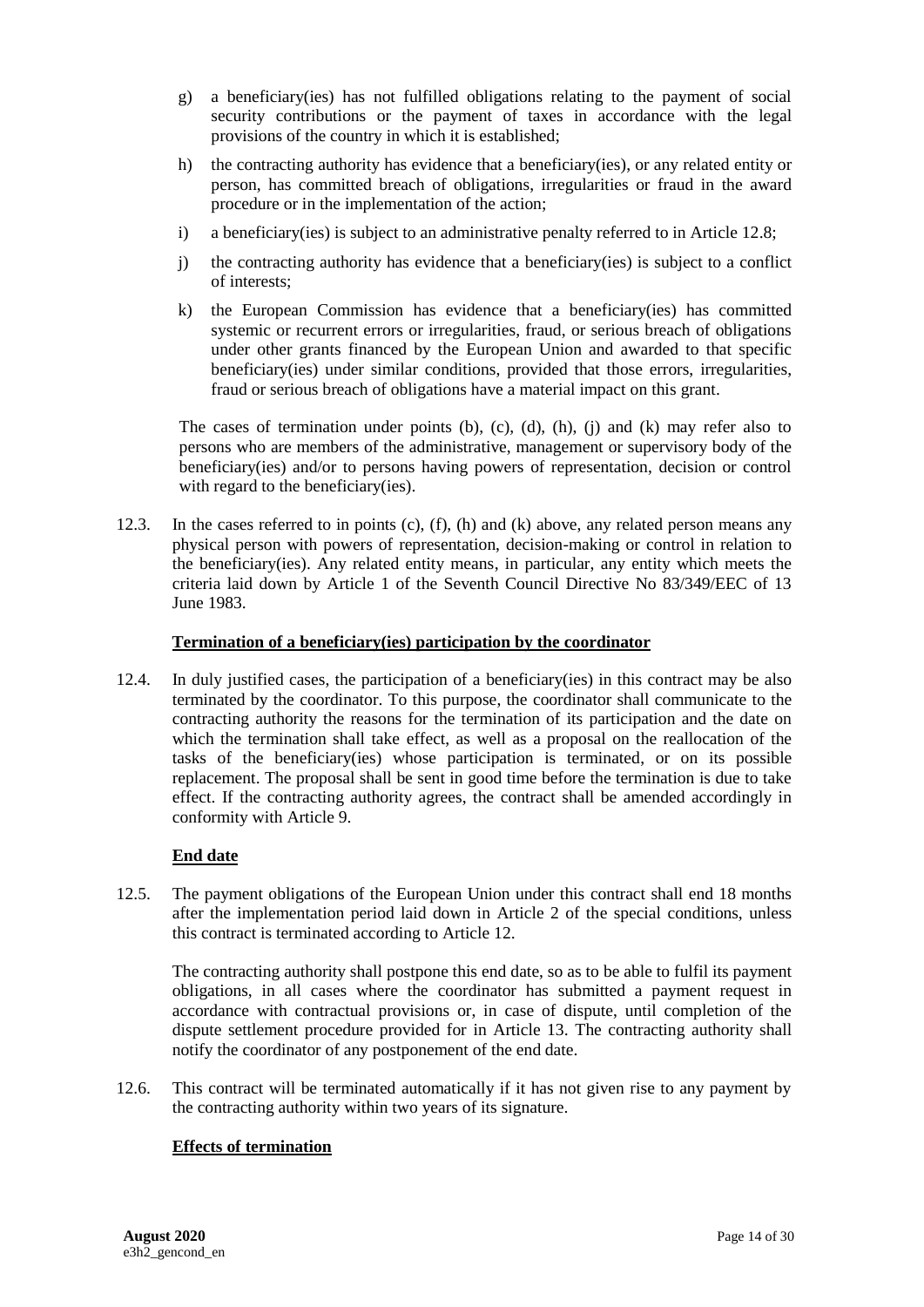12.7. Upon termination of this contract the coordinator shall take all immediate steps to bring the action to a close in a prompt and orderly manner and to reduce further expenditure to a minimum.

Without prejudice to Article 14, the beneficiary(ies) shall be entitled to payment only for the part of the action carried out, excluding costs relating to current commitments that are due to be executed after termination.

To this purpose, the coordinator shall introduce a payment request to the contracting authority within the time limit set by Article 15.2 starting from the date of termination.

In the event of termination according to Article 12.1, the contracting authority may agree to reimburse the unavoidable residual expenditures incurred during the notice period, provided, the first paragraph of this Article 12.7 has been properly executed.

In the cases of termination foreseen in Article [12.2](#page-12-1) a), c), d), f), h) and k) the contracting authority may, after having properly consulted the coordinator and depending on the gravity of the failings, request full or partial repayment of amounts unduly paid for the action.

## **Administrative sanctions**

- 12.8 Without prejudice to the application of other remedies laid down in the contract, a sanction of exclusion from all contracts and grants financed by the EU, may be imposed, after an adversarial procedure in line with the applicable Financial Regulation, upon the beneficiary(ies) who, in particular,
	- a) is guilty of grave professional misconduct, has committed irregularities or has shown significant deficiencies in complying with the main obligations in the performance of the contract or has been circumventing fiscal, social or any other applicable legal obligations, including through the creation of an entity for this purpose. The duration of the exclusion shall not exceed the duration set by final judgement or final administrative decision or, in the absence thereof, three years;
	- b) is guilty of fraud, corruption, participation in a criminal organisation, money laundering, terrorist-related offences, child labour or trafficking in human beings. The duration of the exclusion shall not exceed the duration set by final judgement or final administrative decision or, in the absence thereof, five years;
- 12.9 In the situations mentioned in Article 12.8, in addition or in alternative to the sanction of exclusion, the beneficiary(ies) may also be subject to financial penalties up to 10% of the contract value.
- 12.10 Where the contracting authority is entitled to impose financial penalties, it may deduct such financial penalties from any sums due to the beneficiary(ies) or call on the appropriate guarantee.
- 12.11 The decision to impose administrative sanctions may be published on a dedicated internetsite, explicitly naming the beneficiary(ies).

#### <span id="page-14-0"></span>**13. ARTICLE 13 — APPLICABLE LAW AND DISPUTE SETTLEMENT**

13.1. This contract shall be governed by the law of the country of the contracting authority or, where the contracting authority is the European Commission, by the applicable European Union law complemented where necessary by the law of Belgium.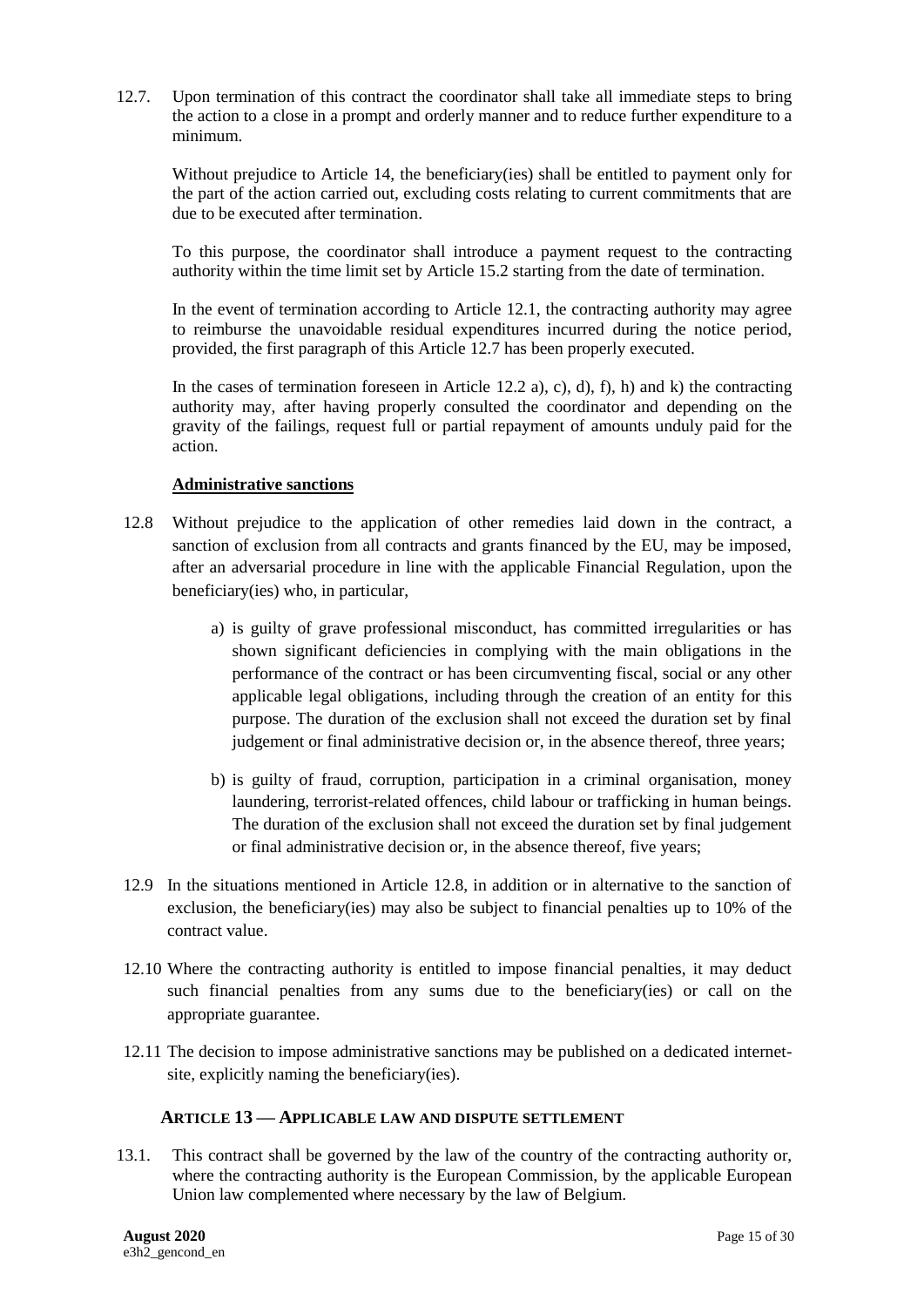- 13.2. The parties to this contract shall do everything possible to settle amicably any dispute arising between them during the implementation of this contract. To that end, they shall communicate their positions and any solution that they consider possible in writing, and meet each other at either's request. The coordinator and the contracting authority shall reply to a request sent for an amicable settlement within 30 days. Once this period has expired, or if the attempt to reach amicable settlement has not produced an agreement within 120 days of the first request, the coordinator or the contracting authority may notify the other part that it considers the procedure to have failed.
- 13.3. In the event of failure to reach an amicable agreement, the dispute may by common agreement of the coordinator and the contracting authority be submitted for conciliation by the European Commission if it is not the contracting authority. If no settlement is reached within 120 days of the opening of the conciliation procedure, each party may notify the other that it considers the procedure to have failed.
- 13.4. In the event of failure of the above procedures, each party to this contract may submit the dispute to the courts of the country of the contracting authority, or to the Brussels courts where the contracting authority is the European Commission.

## <span id="page-15-0"></span>**FINANCIAL PROVISIONS**

## **14. ARTICLE 14 — ELIGIBLE COSTS**

#### **Cost eligibility criteria**

- 14.1. Eligible costs are actual costs incurred by the beneficiary(ies) which meet all the following criteria:
	- a) they are incurred during the implementation of the action as specified in Article 2 of the special conditions. In particular:
		- (i) Costs relating to services and works shall relate to activities performed during the implementation period. Costs relating to supplies shall relate to delivery and installation of items during the implementation period. Signature of a contract, placing of an order, or entering into any commitment for expenditure within the implementation period for future delivery of services, works or supplies after expiry of the implementation period do not meet this requirement. Cash transfers between the coordinator and/or the other beneficiary(ies) and/or affiliated entity(ies) may not be considered as costs incurred;
		- (ii) Costs incurred should be paid before the submission of the final reports. They may be paid afterwards, provided they are listed in the final report together with the estimated date of payment;
		- (iii) An exception is made for costs relating to final reports, including expenditure verification, audit and final evaluation of the action, which may be incurred after the implementation period of the action;
		- (iv) Procedures to award contracts, as referred to in Article 10, may have been initiated and contracts may be concluded by the beneficiary(ies) before the start of the implementation period of the action, provided the provisions of Annex IV have been respected.
	- b) they are indicated in the estimated overall budget for the action;
	- c) they are necessary for the implementation of the action;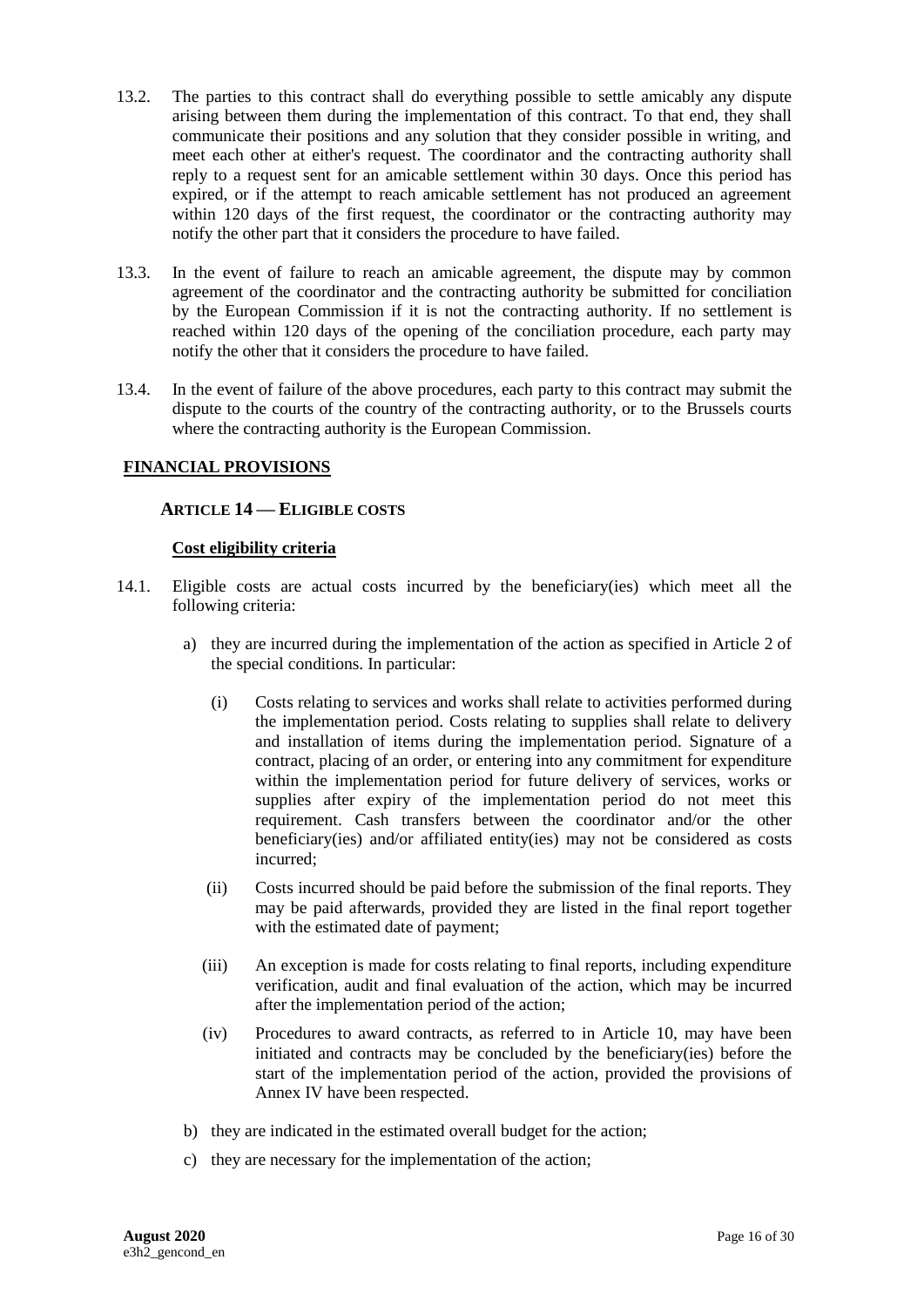- d) they are identifiable and verifiable, in particular being recorded in the accounting records of the beneficiary(ies) and determined according to the accounting standards and the usual cost accounting practices applicable to the beneficiary(ies);
- e) they comply with the requirements of applicable tax and social legislation;
- f) they are reasonable, justified and comply with the requirements of sound financial management, in particular regarding economy and efficiency.

#### **Eligible direct costs**

- 14.2. Subject to Article 14.1 and, where relevant, to the provisions of Annex IV being respected, the following direct costs of the beneficiary(ies) shall be eligible:
	- a) the cost of staff assigned to the action, corresponding to actual gross salaries including social security charges and other remuneration-related costs (excluding bonuses); salaries and costs shall not exceed those normally borne by the beneficiary(ies), unless it is justified by showing that it is essential to carry out the action;
	- b) travel and subsistence costs for staff and other persons taking part in the action, provided they do not exceed those normally borne by the beneficiary(ies) according to its rules and regulations. In addition, the rates published by the European Commission at the time of contract signature may never be exceeded;
	- c) purchase costs for equipment (new or used) and supplies specifically dedicated to the purposes of the action, provided that ownership is transferred at the end of the action when required in Article 7.5.
	- d) depreciation, rental or leasing costs for equipment (new or used) and supplies specifically dedicated to the purposes of the action;
	- e) costs of consumables specifically dedicated to the action;
	- f) costs of service, supply and work contracts awarded by the beneficiary(ies) for the purposes of the action referred to in Article 10; this includes the costs for mobilising expertise to improve the quality of the logical framework (e.g. accuracy of baselines, monitoring systems, etc.), both at the beginning and during the implementation of the Action.
	- g) costs deriving directly from the requirements of the contract (dissemination of information, evaluation specific to the action, audits, translation, reproduction, insurance, etc.) including financial service costs (in particular the cost of transfers and financial guarantees where required according to the contract);
	- h) duties, taxes and charges, including VAT, related to the purposes of the action, paid and not recoverable by the beneficiary(ies), unless otherwise provided in the special conditions;
	- i) overheads, in the case of an operating grant.
	- j) project office costs:

Costs actually incurred in relation to a project office used for the action or a portion of these costs may be accepted as eligible direct costs if:

- 1. the need for setting up or using a project office is recognised by the Contracting Authority in the Special Conditions;
- 2. the description of the project office, the services or resources it makes available, its overall capacity and (where applicable) the distribution key are provided in the Description of the Action and the Budget;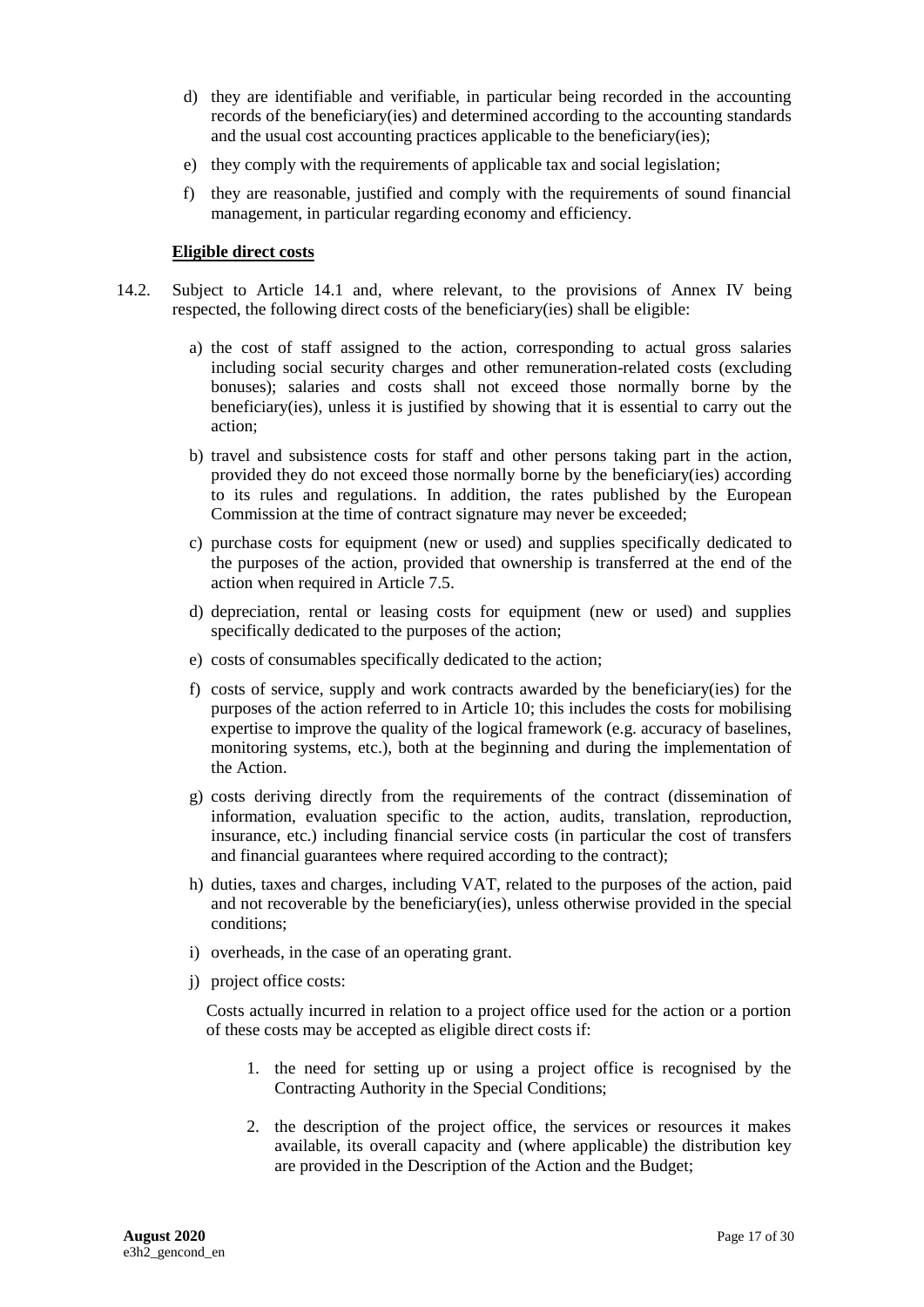- 3. (where applicable) the distribution key reasonably reflects the portion of the resources or services needed by and actually used for the Action;
- 4. the costs concerned comply with the cost eligibility criteria referred to in Article 14.1;
- 5. they fall within one of the following categories:

i) costs of staff directly assigned to the operations of the project office;

ii) depreciation costs, rental costs or lease of building, equipment and assets;

- iii) costs of maintenance and repair contracts;
- iv) costs of consumables and supplies specifically dedicated to the action;
- v) costs of IT and telecommunication services;

vi) costs of facility management contracts including security fees and insurance costs;

vii) duties, taxes and charges, including VAT, related to the purposes of the action, paid and not recoverable by the beneficiary(ies), unless otherwise provided in the special conditions.

#### **Performance-based financing**

14.3. The payment of the EU contribution may be partly or entirely linked to the achievement of results measured by reference to previously set milestones or through performance indicators. Such performance-based financing is not subject to other sub-articles of Article 14. The relevant results and the means to measure their achievement shall be clearly described in Annex I.

The amount to be paid per achieved result shall be set out in Annex III. The method to determine the amount to be paid per achieved result shall be clearly described in Annex I, take into account the principle of sound financial management and avoid double-financing of costs.

The organisation shall not be obliged to report on costs linked to the achievement of results. However the organisation shall submit any necessary supporting documents, including where relevant accounting documents, to prove that the results triggering the payment as defined in Annex I and III have been achieved. Articles 15.1 (schedule of payment), 15.7 (expenditure verification), 17.3 (no profit) do not apply to the part of the action supported by way of result-based financing.

#### **Simplified cost options**

- 14.4. In accordance with the detailed provisions in Annex III and Annex K to the Guidelines for grant applicants, eligible costs may also be constituted by any or a combination of the following cost options:
	- a) unit costs;
	- b) lump sums;
	- c) flat-rate financing;
- 14.5. The methods used by the beneficiary(ies) to determine unit costs, lump sums, flat-rates shall be clearly described and substantiated in Annex III and shall ensure compliance with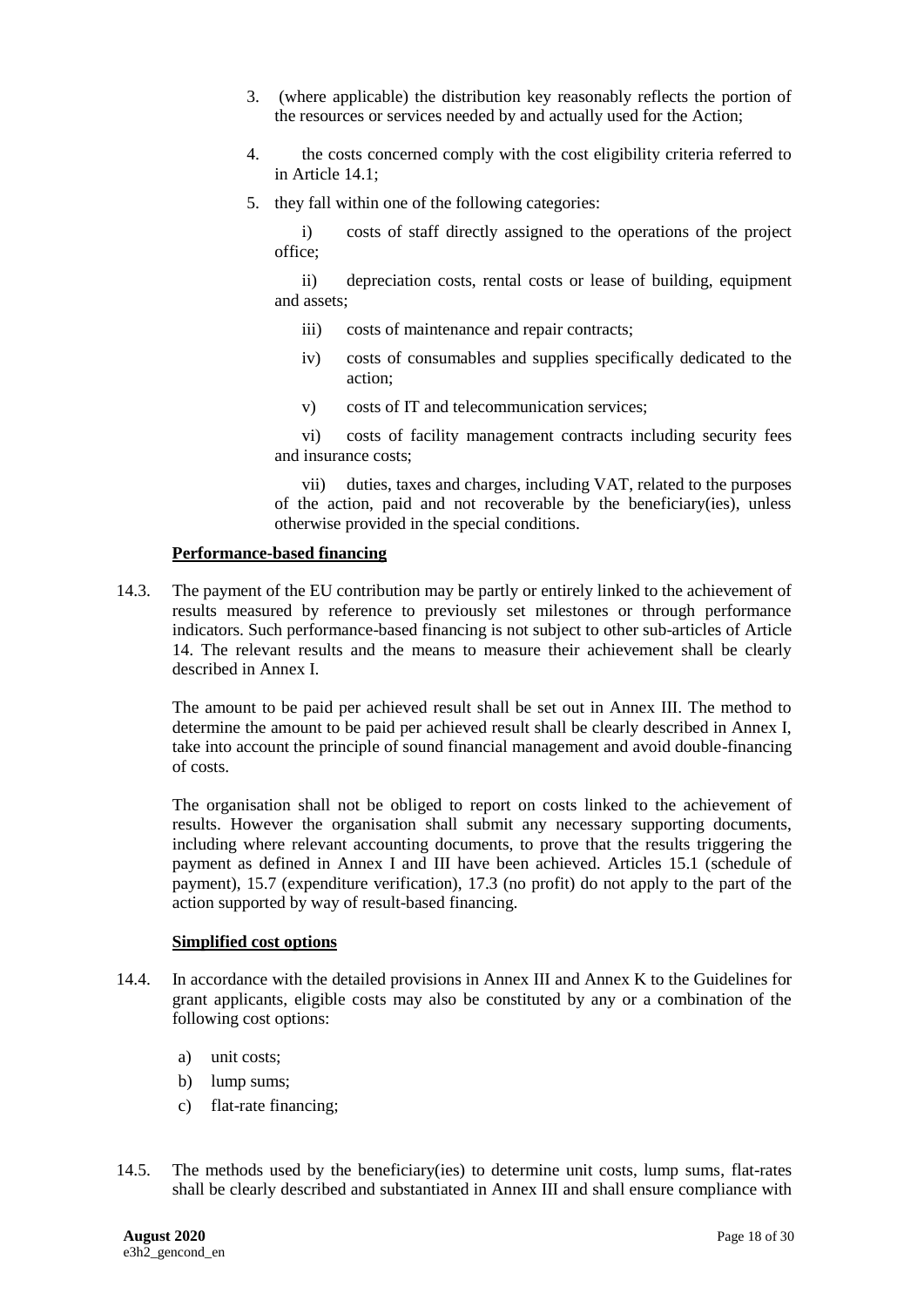the principle of co-financing and no double funding. The information used can be based on the beneficiary(ies)'s historical and/or actual accounting and cost accounting data, external information where available and appropriate, statistical data or expert judgment (provided by internally available experts or procured) or other objective information.

Where possible and appropriate, lump sums, unit costs or flat rates shall be determined in such a way as to allow their payment upon achievement of concrete outputs and/or results. If a result entails several outputs or sub-results, it should be broken down into sub budget lines and each output or sub-result should be attributed a portion of the amount stated for the result to allow partial payments in case the result is not achieved.

Costs declared under simplified cost options shall satisfy the eligibility criteria set out in Article 14.1 and 14.2. They do not need to be backed by accounting or supporting documents, save those necessary to demonstrate the fulfillment of the conditions for reimbursement established in Annex I, III and Annex K to the Guidelines for grant applicants.

These costs may not include ineligible costs as referred to in Article 14.11 or costs already declared under another costs item or heading of the budget of this contract.

The amounts or rates of unit costs, lump sums or flat-rates set out in Annex III may not be amended unilaterally and may not be challenged by ex post verifications.

14.6. Simplified cost options that are not result based shall not be authorized unless they have been ex ante-assessed in accordance with Annex K to the Guidelines for grant applicants.

#### **Contingency reserve**

14.7. A reserve for contingencies and/or possible fluctuations in exchange rates not exceeding 5% of the direct eligible costs may be included in the budget for the action, to allow for adjustments necessary in the light of unforeseeable changes of circumstances on the ground. It can be used only with the prior written authorisation of the contracting authority, upon duly justified request by the coordinator.

#### **Indirect costs**

14.8. The indirect costs for the action are those eligible costs which may not be identified as specific costs directly linked to the implementation of the action and may not be booked to it directly according to the conditions of eligibility in Article 14.1. However, they are incurred by the beneficiary(ies) in connection with the eligible direct costs for the action. They may not include ineligible costs as referred to in Article 14.11 or costs already declared under another costs item or heading of the budget of this contract.

To the extent that it would not generate a profit within the framework of the action, a fixed percentage of the total amount of direct eligible costs of the action not exceeding the percentage laid down in Article 3.3 of the special conditions may be claimed to cover indirect costs for the action.

Indirect costs shall not be eligible under a grant for an action awarded to a beneficiary who already receives an operating grant financed from the European Union budget during the period in question.

Article 14.8 does not apply in the case of an operating grant.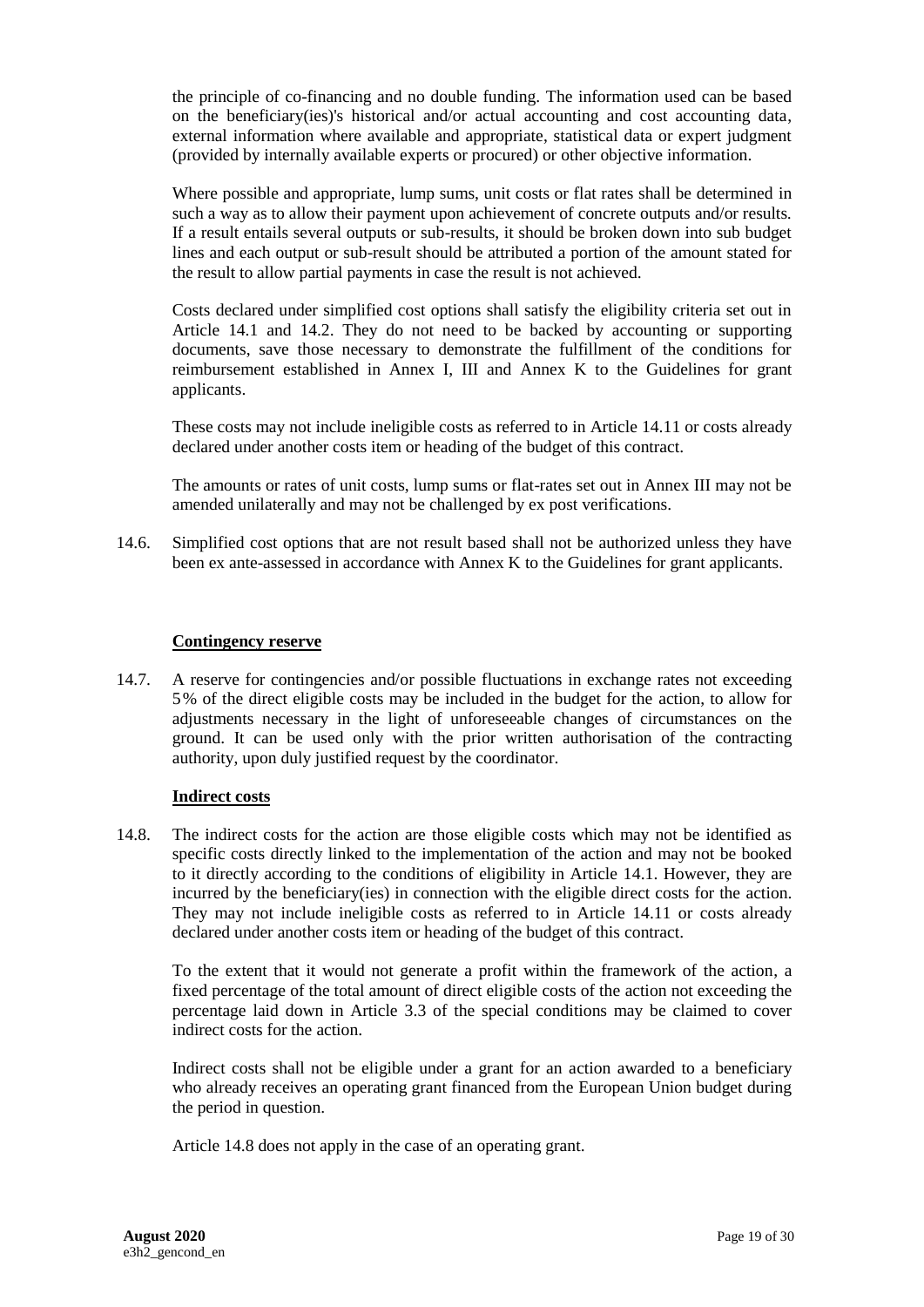#### **In kind contributions**

14.9. Any contributions in kind, which shall be listed separately in Annex III, do not represent actual expenditure and are not eligible costs. Unless otherwise specified in the special conditions, contributions in kind may not be treated as co-financing by the beneficiary(ies).

If contributions in kind are accepted as co-financing, the beneficiary(ies) shall ensure they comply with national tax and social security rules.

Notwithstanding the above, if the description of the action provides for contributions in kind, such contributions have to be provided.

#### **Volunteers' work**

14.10. The value of the work provided by volunteers can be recognised as eligible cost of the action and may be treated as co-financing by the beneficiary(ies).

Where the estimated eligible costs include costs for volunteers' work, the EC contribution shall not exceed the estimated eligible costs other than the costs for volunteers' work.

Beneficiaries shall declare personnel costs for the work carried out by volunteers on the basis of unit costs authorised in accordance with Article 14.4 and following<sup>1</sup>.

This type of costs must be presented separately from other eligible costs in the estimated budget. The value of the volunteers' work must always be excluded from the calculation of indirect costs.

Volunteers' work may comprise up to 50 % of the co-financing, the latter corresponding to the part not financed by the EU contribution.

#### **Non-eligible costs**

- 14.11. The following costs shall not be considered eligible:
	- a) debts and debt service charges (interest);
	- b) provisions for losses, debts or potential future liabilities;
	- c) costs declared by the beneficiary(ies) and financed by another action or work programme receiving a European Union grant (including through the European Development Fund);
	- d) purchases of land or buildings, except where necessary for the direct implementation of the action and according to the conditions specified in the special conditions; in all cases the ownership shall be transferred in accordance with Article 7.5, at the latest at the end of the action;
	- e) currency exchange losses;
	- f) credits to third parties, unless otherwise specified in the special conditions;
	- g) in kind contributions (except for volunteers' work);

 $\overline{a}$ 

<sup>&</sup>lt;sup>1</sup> The value of such unit costs will be determined by the Commission.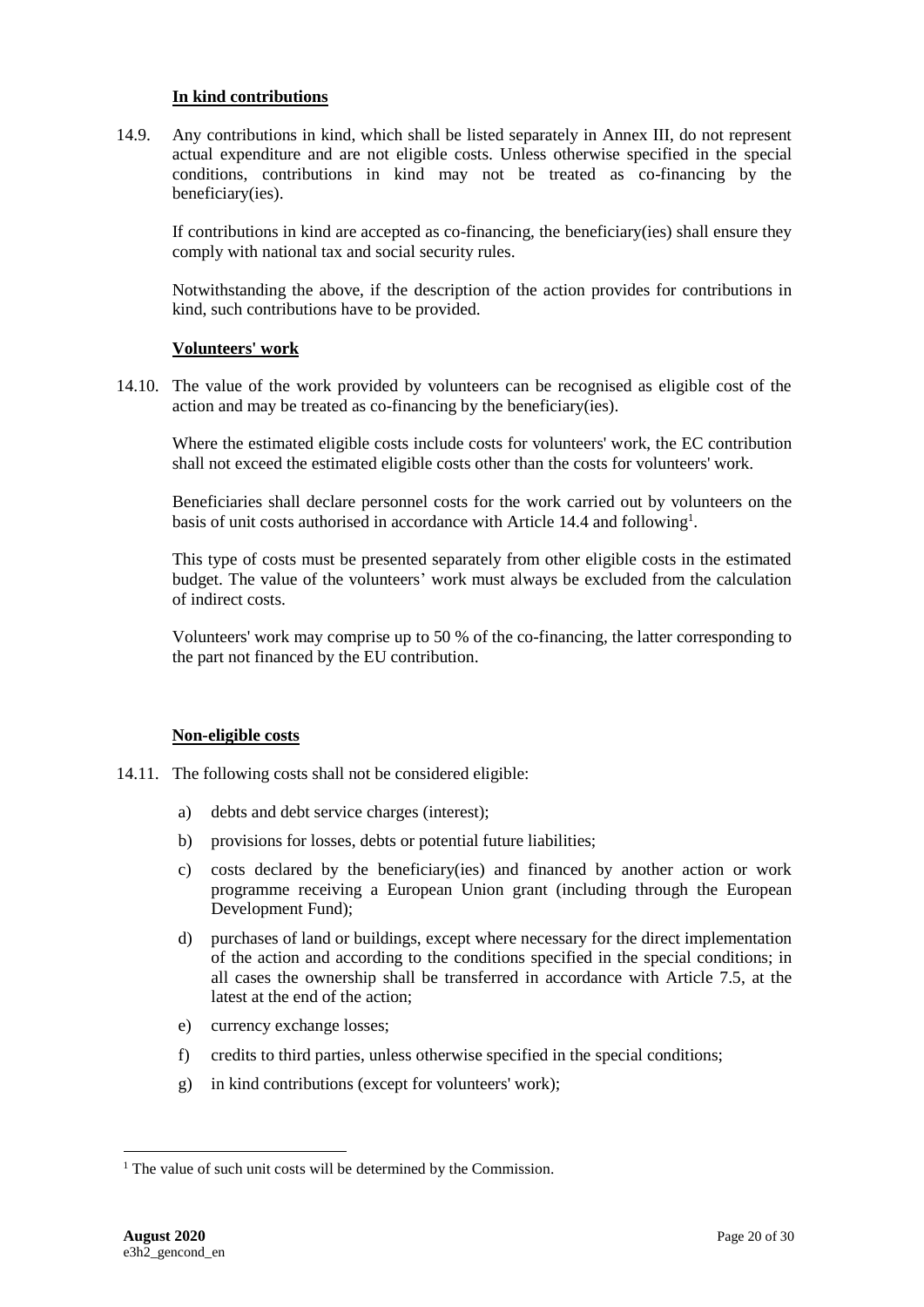- h) salary costs of the personnel of national administrations, unless otherwise specified in the special conditions and only to the extent that they relate to the cost of activities which the relevant public authority would not carry out if the action were not undertaken;
- i) bonuses included in costs of staff.

## **Affiliated entities**

14.12. Where the special conditions contain a provision on entities affiliated to a beneficiary, costs incurred by such entity may be eligible, provided that they satisfy the same conditions under Articles 14 and 16, and that the beneficiary ensures that Articles 3, 4, 5, 6, 8, 10 and 16 are also applicable to the entity.

## <span id="page-20-0"></span>**15. ARTICLE 15 — PAYMENT AND INTEREST ON LATE PAYMENT**

## **Payment procedures**

15.1. The contracting authority must pay the grant to the coordinator following one of the payment procedures below, as set out in Article 4 of the special conditions.

## Option 1: Actions with an implementation period of 12 months or less or grant of EUR100000 or less

- (i) an initial pre-financing payment of 80% of the maximum amount referred to in Article 3.2 of the special conditions (excluding contingencies);
- (ii) the balance of the final amount of the grant.

## Option 2: Actions with an implementation period of more than 12 months and grant of more than EUR 100000

- (i) an initial pre-financing payment of 100 % of the part of the estimated budget financed by the contracting authority for the first reporting period (excluding contingencies). The part of the budget financed by the contracting authority is calculated by applying the percentage set out in Article 3.2 of the special conditions;
- (ii) further pre-financing payments of 100 % of the part of the estimated budget financed by the contracting authority for the following reporting period (excluding not authorised contingencies):
	- the reporting period is intended as a twelve-month period unless otherwise provided for in the special conditions. When the remaining period to the end of the action is up to 18 months, the reporting period shall cover it entirely;
	- within 60 days following the end of the reporting period, the coordinator shall present an interim report or, if unable to do so, it shall inform the contracting authority of the reasons and provide a summary of progress of the action;
	- $\overline{a}$  if at the end of the reporting period the part of the expenditure actually incurred which is financed by the contracting authority is less than 70 % of the previous payment (and 100 % of any previous payments), the further pre-financing payment shall be reduced by the amount corresponding to the difference between the 70 % of the previous prefinancing payment and the part of the expenditure actually incurred which is financed by the contracting authority;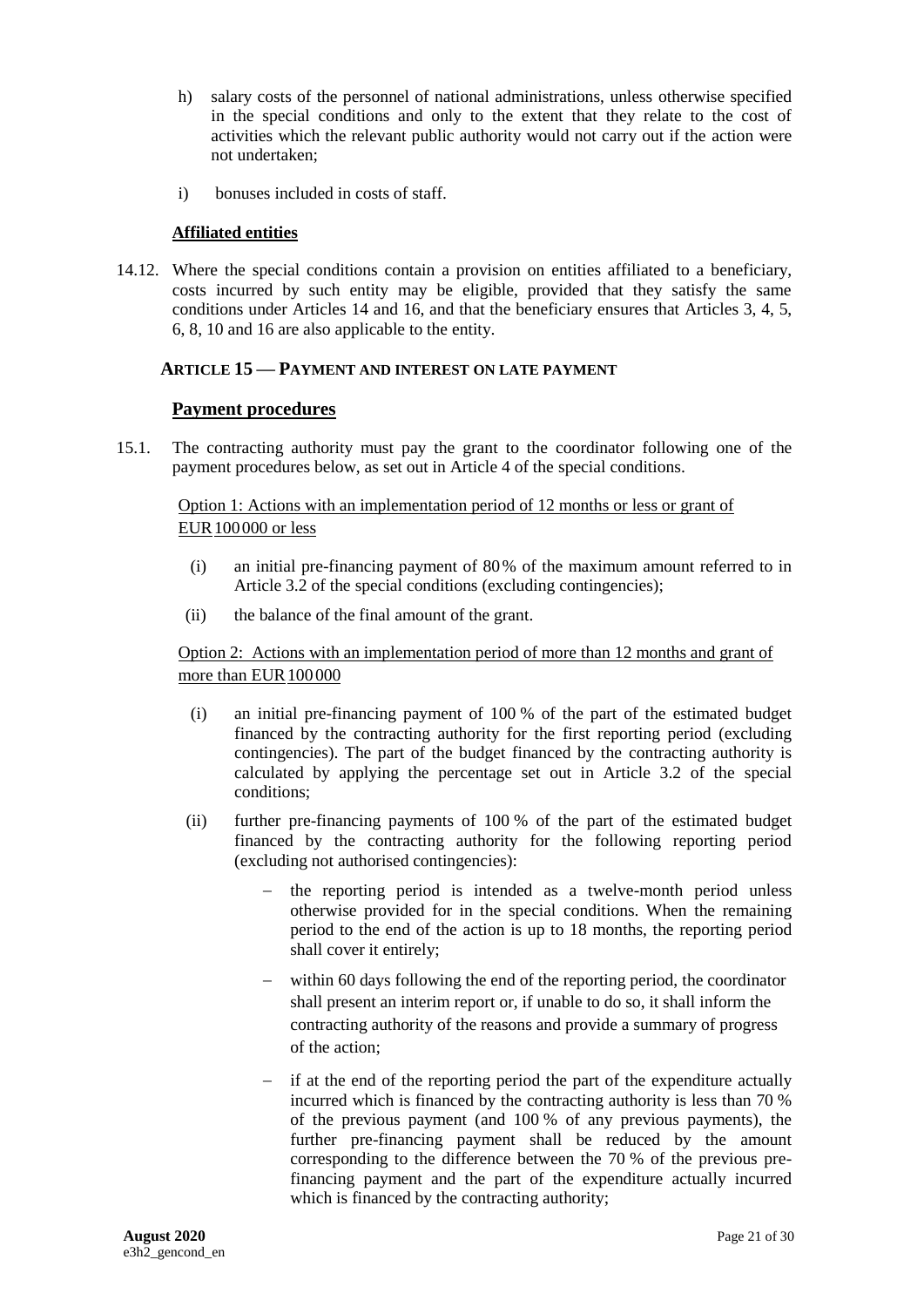- the coordinator may submit a request for further pre-financing payment before the end of the reporting period, when the part of the expenditure actually incurred which is financed by the contracting authority is more than 70 % of the previous payment (and 100 % of any previous payments). In this case, the following reporting period starts anew from the end date of the period covered by this payment request;
- in addition, for grants of more than EUR 5 000 000, a further prefinancing payment may be made only if the part financed by the contracting authority of the eligible costs approved is at least equal to the total amount of all the previous payments excluding the last one;
- $-$  the total sum of pre-financing payments may not exceed 90 % of the amount referred to in Article 3.2 of the special conditions, excluding not authorised contingencies;
- (iii) the balance of the final amount of the grant.

Option 3: All actions

(i) the final amount of the grant.

## **Submission of final reports**

15.2. The coordinator shall submit the final report to the contracting authority no later than three months after the implementation period as defined in Article 2 of the special conditions. The deadline for submission of the final report is extended to six months where the coordinator does not have its headquarters in the country where the action is implemented.

#### **Payment request**

- 15.3. The payment request shall be drafted using the model in Annex V and shall be accompanied by:
	- a) a narrative and financial report in line with Article 2;
	- b) a forecast budget for the following reporting period in case of request of further prefinancing;
	- c) an expenditure verification report or a detailed breakdown of expenditure if required under Article 15.7;

For the purposes of the initial pre-financing payment, the signed contract serves as payment request. A financial guarantee shall be attached if required in the special conditions.

Payment shall not imply recognition of the regularity or of the authenticity, completeness and correctness of the declarations and information provided.

#### **Payment deadlines**

15.4. The initial pre-financing payment shall be made within 30 days of receipt of the payment request by the contracting authority.

Further pre-financing payments and payments of the balance shall be made within 60 days of receipt of the payment request by the contracting authority.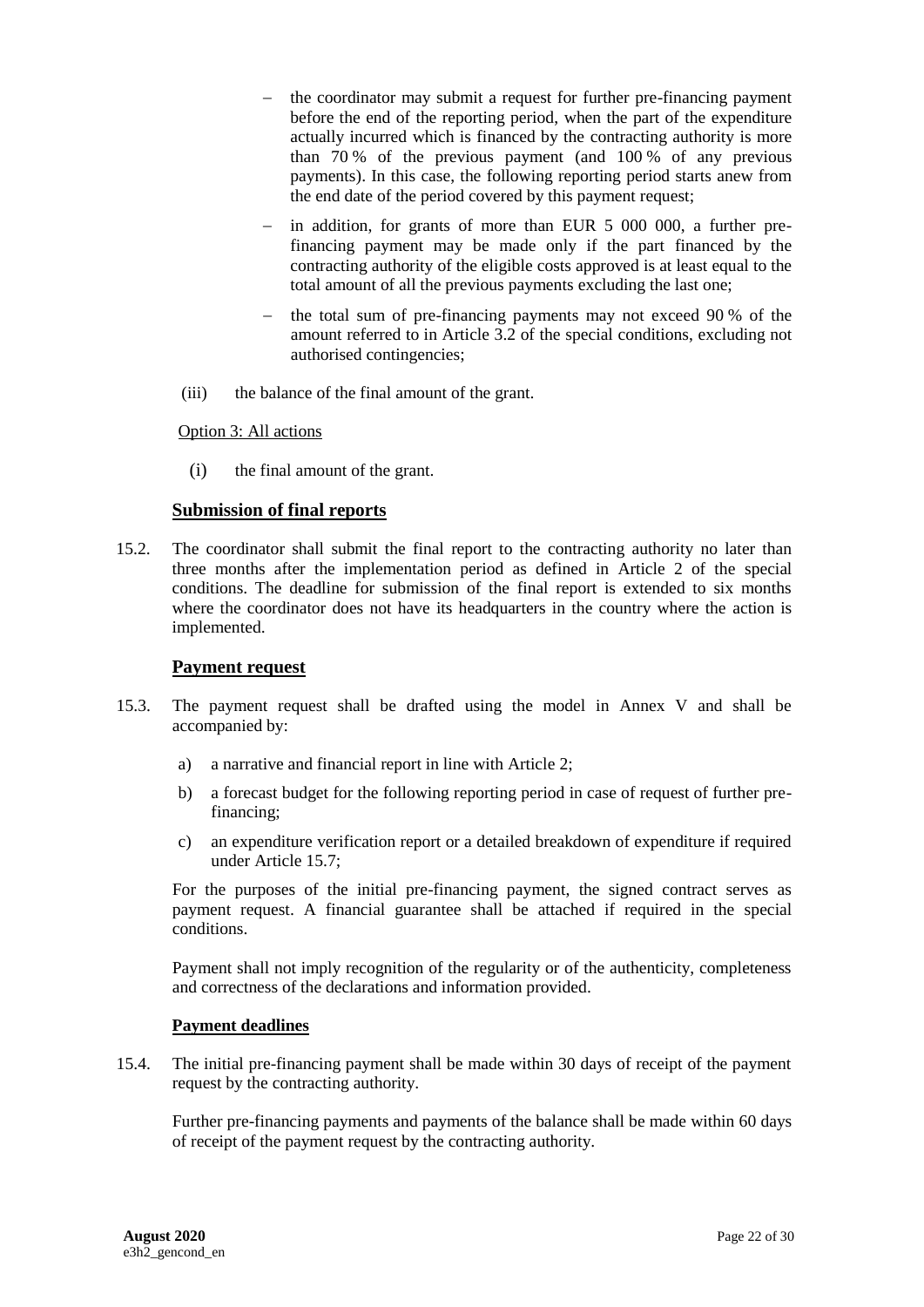However, further pre-financing payments and payments of the balance shall be made within 90 days of receipt of the payment request by the contracting authority in any of the following cases:

- a) one beneficiary with affiliated entity(ies);
- b) if more than one beneficiary is party to this contract;
- c) if the Commission is not the contracting authority
- d) for grants exceeding EUR 5 000 000

The payment request is deemed accepted if there is no written reply by the contracting authority within the deadlines set above.

#### **Suspension of the period for payments**

- 15.5. Without prejudice to Article 12, the time-limits for payments may be suspended by notifying the coordinator that:
	- a) the amount indicated in its request of payments is not due, or;
	- b) proper supporting documents have not been supplied, or;
	- c) clarifications, modifications or additional information to the narrative or financial reports are needed, or;
	- d) there are doubts on the eligibility of expenditure and it is necessary to carry out additional checks, including on-the-spot checks or an audit to make sure that the expenditure is eligible, or;
	- e) it is necessary to verify, including through an OLAF investigation, whether presumed breach of obligations, irregularities or fraud have occurred in the grant award procedure or the implementation of the action, or;
	- f) it is necessary to verify whether the beneficiary(ies) have breached any substantial obligations under this contract, or;
	- g) the visibility obligations set out in Article 6 are not complied with.

The suspension of the time-limits for payments starts when the above notification is sent to the coordinator. The time-limit starts running again on the date on which a correctly formulated request for payment is recorded. The coordinator shall provide any requested information, clarification or document within 30 days of the request.

If, notwithstanding the information, clarification or document provided by the coordinator, the payment request is still inadmissible, or if the award procedure or the implementation of the grant proves to have been subject to irregularities, fraud, or breach of obligations, then the contracting may suspend payments, and in the cases foreseen in Article 12, terminate accordingly this contract.

In addition, the contracting authority may also suspend payments as a precautionary measure without prior notice, prior to, or instead of, terminating this contract as provided for in Article 12.

#### **Interest on late payment**

- 15.6. If the contracting authority pays the coordinator after the time limit, it shall pay default interest as follows:
	- a) at the rediscount rate applied by the central bank of the country of the contracting authority if payments are in the currency of that country;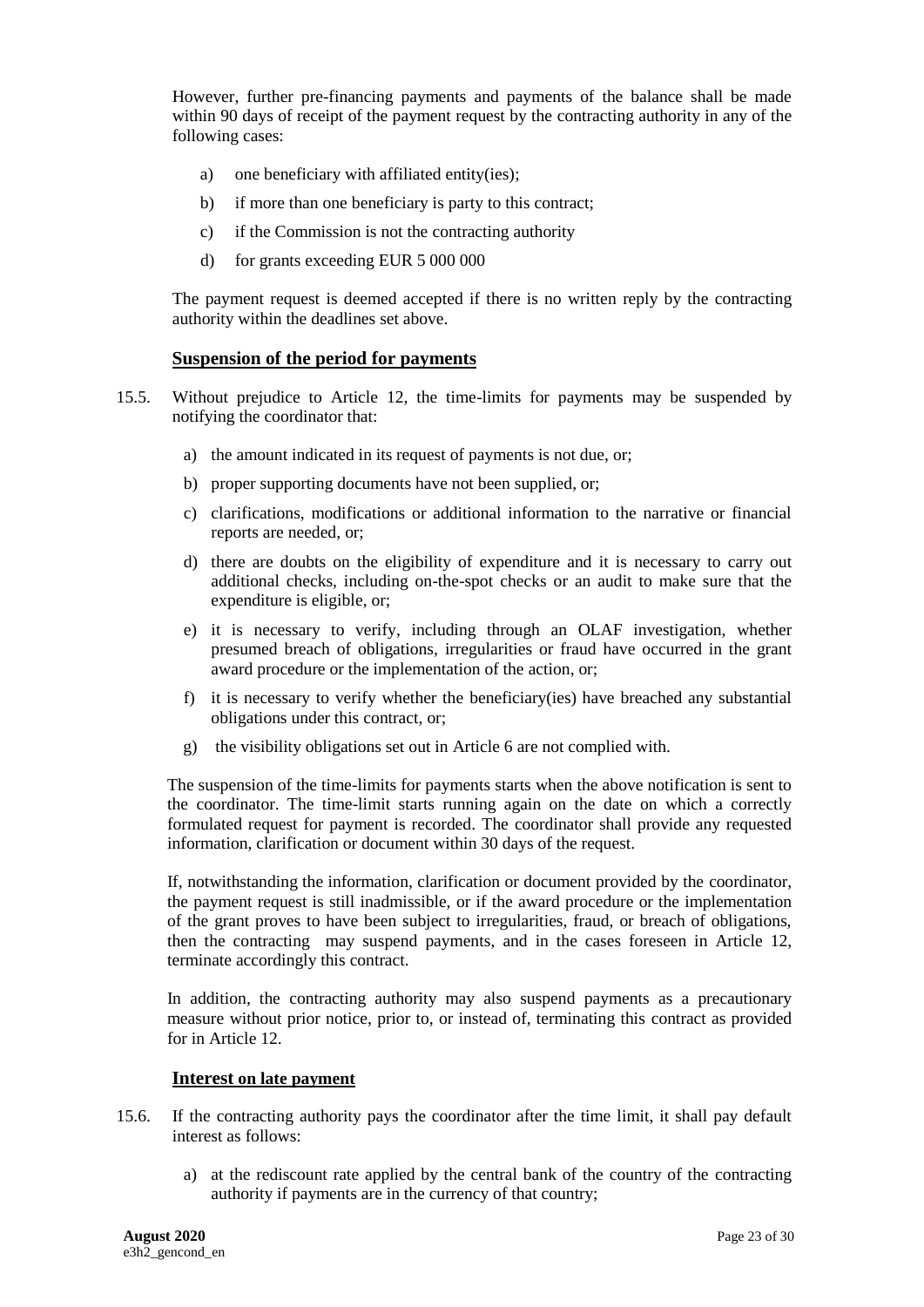- b) at the rate applied by the European Central Bank to its main refinancing transactions in euro, as published in the Official Journal of the European Union, C series, if payments are in euro;
- c) on the first day of the month in which the time-limit expired, plus three and a half percentage points. The interest will be payable for the time elapsed between the expiry of the payment deadline and the date on which the contracting authority's account is debited.

By way of exception, when the interest calculated in accordance with this provision is lower than or equal to EUR 200, it will be paid to the coordinator only upon demand submitted within two months of receiving late payment.

The default interest is not considered as income for the purposes of Article 17.

This Article 15.6 does not apply if the coordinator is a European Union Member State, including regional and local government authorities or other public body acting in the name and on behalf of the Member State for the purpose of the contract.

## **Expenditure verification report**

- 15.7. The coordinator must provide an expenditure verification report for:
	- a) any request for further pre-financing payment in case of grants of more than EUR 5 000 000;
	- b) any final report in the case of a grant of more than EUR 100000.

The expenditure verification report shall conform to the model in Annex VII and shall be produced by an auditor approved or chosen by the contracting authority. The auditor shall meet the requirements set out in the terms of reference for expenditure verification in Annex VII.

The auditor shall examine whether the costs declared by the beneficiary(ies) and the revenue of the action are real, accurately recorded and eligible under this contract. The expenditure verification report shall cover all expenditure not covered by any previous expenditure verification report.

If no expenditure verification is required with requests for pre-financing payments, a detailed breakdown of expenditure covering the preceding reporting periods not already covered, shall be provided for every other request for further pre-financing payment and starting with the second request for further pre-financing payment (i.e. 3rd, 5th,7th… prefinancing payment).

The detailed breakdown of expenditure shall provide the following information for each cost heading in the financial report and for all underlying entries and transactions: amount of the entry or transaction, accounting reference (e.g. ledger, journal or other relevant reference) description of the entry or transaction (detailing the nature of the expenditure) and reference to underlying documents (e.g. invoice number, salary slip or other relevant reference), in line with Article 16.1. It shall be provided in electronic form and spread sheet format (excel or similar) whenever possible.

The detailed breakdown of expenditure shall be supported by a declaration of honour by the coordinator that the information in the payment request is full, reliable and true and that the costs declared have been incurred and can be considered as eligible in accordance to this contract.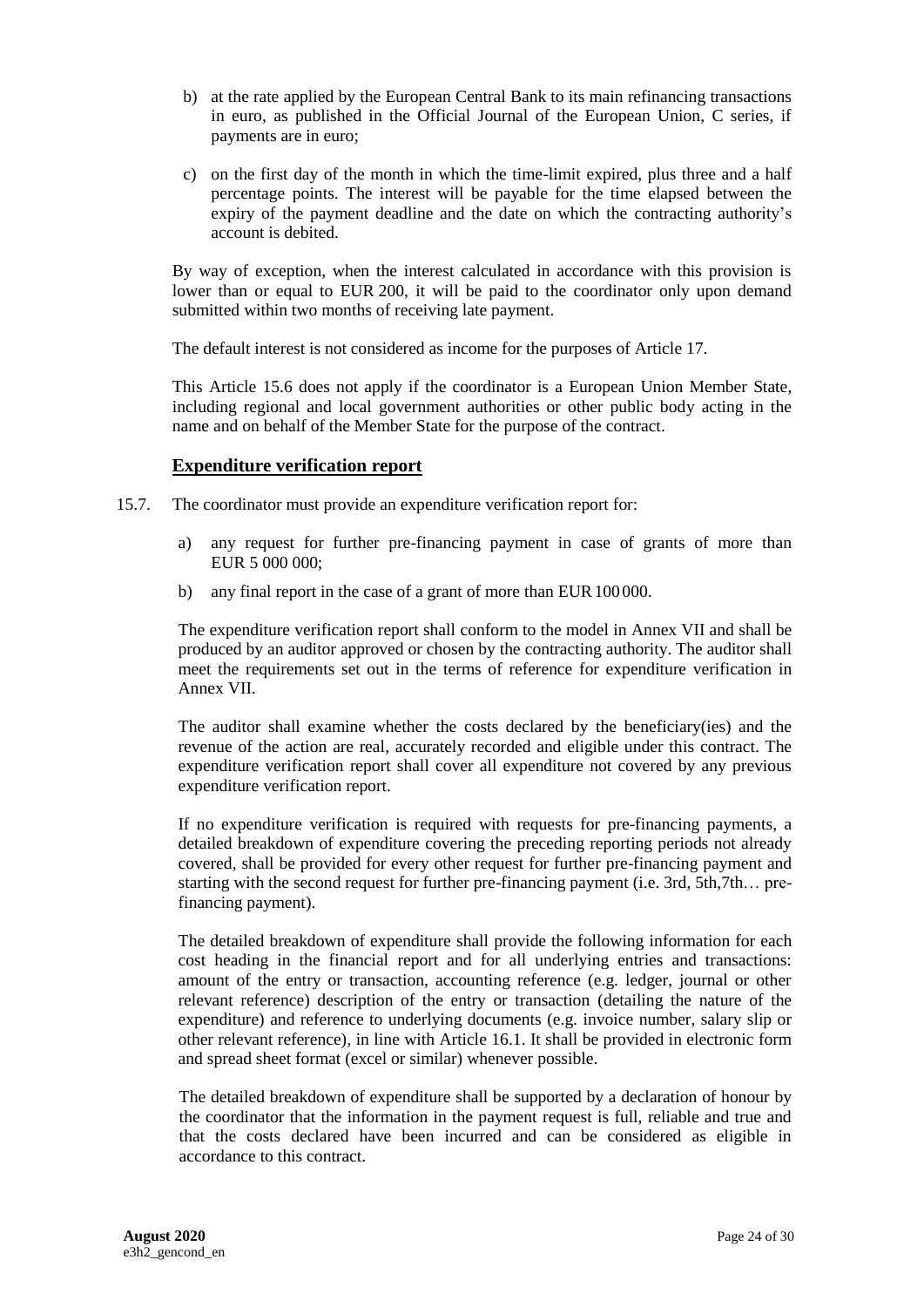The final report shall in all cases include a detailed breakdown of expenditure covering the whole action.

When the grant takes the form of reimbursement of eligible costs actually incurred and is only expressed in terms of an absolute value (and not as a percentage of the EU contribution to the total eligible costs), verification can be limited to the amount paid by the Commission for the action concerned (i.e. it does not need to cover the whole action).

Where the coordinator is a government department or a public body, the contracting authority may accept to substitute the expenditure verification with a detailed breakdown of expenditure.

The expenditure verification report shall not be provided by the coordinator if the verification is directly done by the contracting authority's own staff, by the Commission or by a body authorised to do so on their behalf, according to Article of 5.2 of the special conditions.

## **Financial guarantee**

15.8. If the grant exceeds EUR60000 the contracting authority may request a financial guarantee for the amount of the initial pre-financing payment.

The guarantee shall be denominated in euro or in the currency of the contracting authority, conforming to the model in Annex VIII. The guarantee shall be provided by an approved bank or financial institution established in one of the Member States of the European Union. Where the coordinator is established in a third country, the contracting authority may agree that a bank or financial institution established in that third country may provide the guarantee if the contracting authority considers that the bank or financial institution offers equivalent security and characteristics as those offered by a bank or financial institution established in a Member State of the European Union. This guarantee shall remain in force until its release by the contracting authority when the payment of the balance is made.

During the execution of the contract, if the natural or legal person providing the guarantee (i) is not able or willing to abide by its commitments, (ii) is not authorised to issue guarantees to contracting authorities, or (iii) appears not to be financially reliable, or the financial guarantee ceases to be valid, and the coordinator fails to replace it, either a deduction equal to the amount of the pre-financing may be made by the contracting authority from future payments due to the coordinator under the contract, or the contracting authority shall give formal notice to the coordinator to provide a new guarantee on the same terms as the previous one. Should the coordinator fail to provide a new guarantee, the contracting authority may terminate the contract.

This provision shall not apply if the coordinator is a non-profit organisation, an organisation which has signed a framework partnership agreement with the European Commission, a government department or public body, unless otherwise stipulated in the special conditions.

#### **Rules for currency conversion**

15.9. The contracting authority shall make payments to the coordinator to the bank account referred to in the financial identification form in Annex V, which allows the identification of the funds paid by the contracting authority. The contracting authority shall make payments in the currency set in the special conditions.

Reports shall be submitted in the currency set out in the special conditions, and may be drawn from financial statements denominated in other currencies, on the basis of the beneficiary(ies)'s applicable legislation and applicable accounting standards. In such case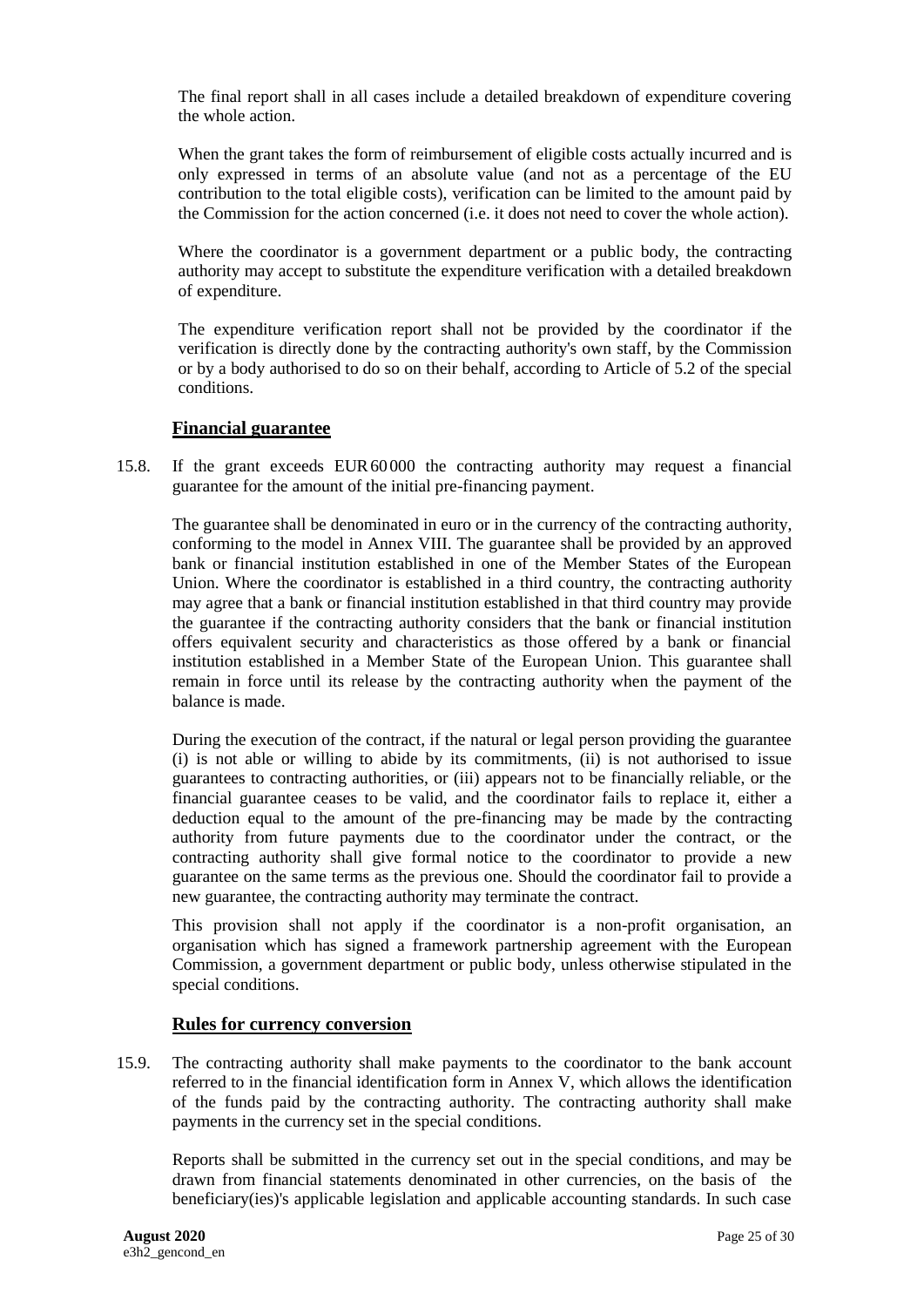and for the purpose of reporting, conversion into the currency set in the special conditions shall be made using the rate of exchange at which each contracting authority's contribution was recorded in the beneficiary(ies)'s accounts, unless otherwise provided for in the special conditions. If at the end of the action, a part of the expenses is pre-financed by the beneficiary(ies) (or by other donors), the conversion rate to be applied to this balance is the one set in the special condition according to the beneficiary(ies)'s usual accounting practice. If no specific provision is foreseen in the special conditions, the exchange rate of the last instalment received from the contracting authority will be applied.

15.10. Unless otherwise provided for in the special conditions, costs incurred in other currencies than the one used in the beneficiary(ies)'s accounts for the action shall be converted according to its usual accounting practices, provided they respect the following basic requirements: (i) they are written down as an accounting rule, i.e. they are a standard practice of the beneficiary, (ii) they are applied consistently, (iii) they give equal treatment to all types of transactions and funding sources, (iv) the system can be demonstrated and the exchange rates are easily accessible for verifications.

In the event of an exceptional exchange-rate fluctuation, the parties shall consult each other with a view to amending the action in order to lessen the impact of such a fluctuation. Where necessary, the contracting authority may take additional measures such as terminating the contract.

## <span id="page-25-0"></span>**16. ARTICLE 16 — ACCOUNTS AND TECHNICAL AND FINANCIAL CHECKS**

## **Accounts**

16.1. The beneficiary(ies) shall keep accurate and regular accounts of the implementation of the action using an appropriate accounting and double-entry book-keeping system.

#### The accounts:

- a) may be an integrated part of or an adjunct to the beneficiary(ies)'s regular system;
- b) shall comply with the accounting and bookkeeping policies and rules that apply in the country concerned;
- c) shall enable income and expenditure relating to the action to be easily traced, identified and verified.
- 16.2. The coordinator shall ensure that any financial report as required under Article 2 can be properly and easily reconciled to the accounting and bookkeeping system and to the underlying accounting and other relevant records. For this purpose the beneficiary(ies) shall prepare and keep appropriate reconciliations, supporting schedules, analyses and breakdowns for inspection and verification.

## **Right of access**

- 16.3. The beneficiary(ies) shall allow verifications to be carried out by the European Commission, the European Anti-Fraud Office, the European Court of Auditors and any external auditor authorised by the contracting authority. The beneficiary(ies) have to take all steps to facilitate their work.
- 16.4. The beneficiary(ies) shall allow the above entities to:
	- a) access the sites and locations at which the action is implemented;
	- b) examine its accounting and information systems, documents and databases concerning the technical and financial management of the action;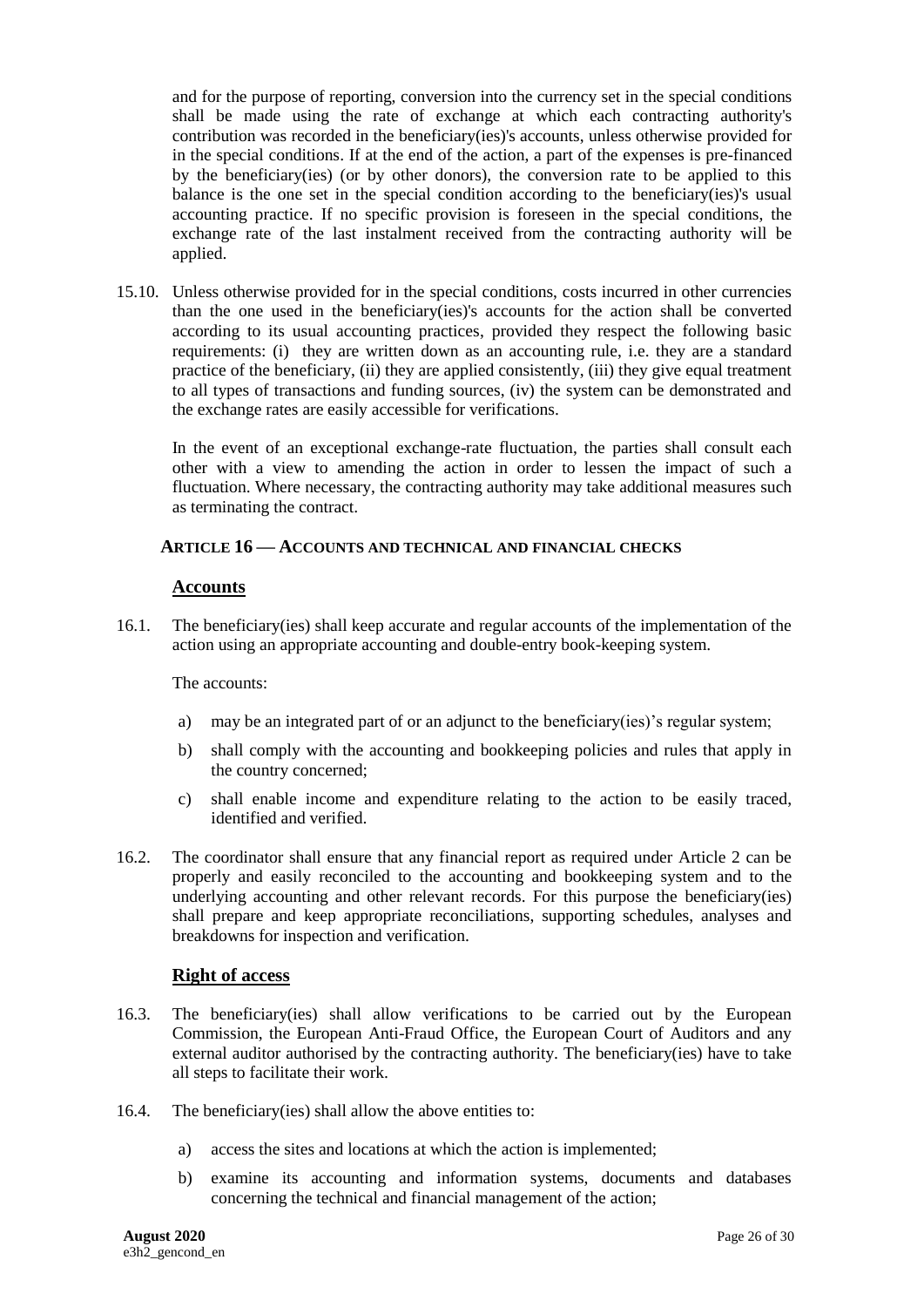- c) take copies of documents;
- d) carry out on the-spot-checks;
- e) conduct a full audit on the basis of all accounting documents and any other document relevant to the financing of the action.
- 16.5. Additionally the European Anti-Fraud Office shall be allowed to carry out on-the-spot checks and inspections in accordance with the procedures laid down by the European Union legislation for the protection of the financial interests of the European Union against fraud and other irregularities.

Where appropriate, the findings may lead to recovery by the European Commission.

16.6. Access given to agents of the European Commission, European Anti-Fraud Office and the European Court of Auditors and to any external auditor authorised by the contracting authority carrying out verifications as provided for by this article as well as by Article 15.7 shall be on the basis of confidentiality with respect to third parties, without prejudice to the obligations of public law to which they are subject.

#### **Record keeping**

16.7. The beneficiary(ies) shall keep all records, accounting and supporting documents related to this contract for five years following the payment of the balance and for three years in case of grants not exceeding EUR 60 000, and in any case until any on-going audit, verification, appeal, litigation or pursuit of claim has been disposed of.

They shall be easily accessible and filed so as to facilitate their examination and the coordinator shall inform the contracting authority of their precise location.

- 16.8. All the supporting documents shall be available either in the original form, including in electronic form, or as a copy.
- 16.9. In addition to the reports mentioned in Article [2,](#page-4-1) the documents referred to in this article include:
	- a) Accounting records (computerised or manual) from the beneficiary(ies)'s accounting system such as general ledger, sub-ledgers and payroll accounts, fixed assets registers and other relevant accounting information;
	- b) Proof of procurement procedures such as tendering documents, bids from tenderers and evaluation reports;
	- c) Proof of commitments such as contracts and order forms;
	- d) Proof of delivery of services such as approved reports, time sheets, transport tickets, proof of attending seminars, conferences and training courses (including relevant documentation and material obtained, certificates) etc.;
	- e) Proof of receipt of goods such as delivery slips from suppliers;
	- f) Proof of completion of works, such as acceptance certificates;
	- g) Proof of purchase such as invoices and receipts;
	- h) Proof of payment such as bank statements, debit notices, proof of settlement by the contractor;
	- i) Proof that taxes and/or VAT that have been paid cannot actually be reclaimed;
	- j) For fuel and oil expenses, a summary list of the distance covered, the average consumption of the vehicles used, fuel costs and maintenance costs;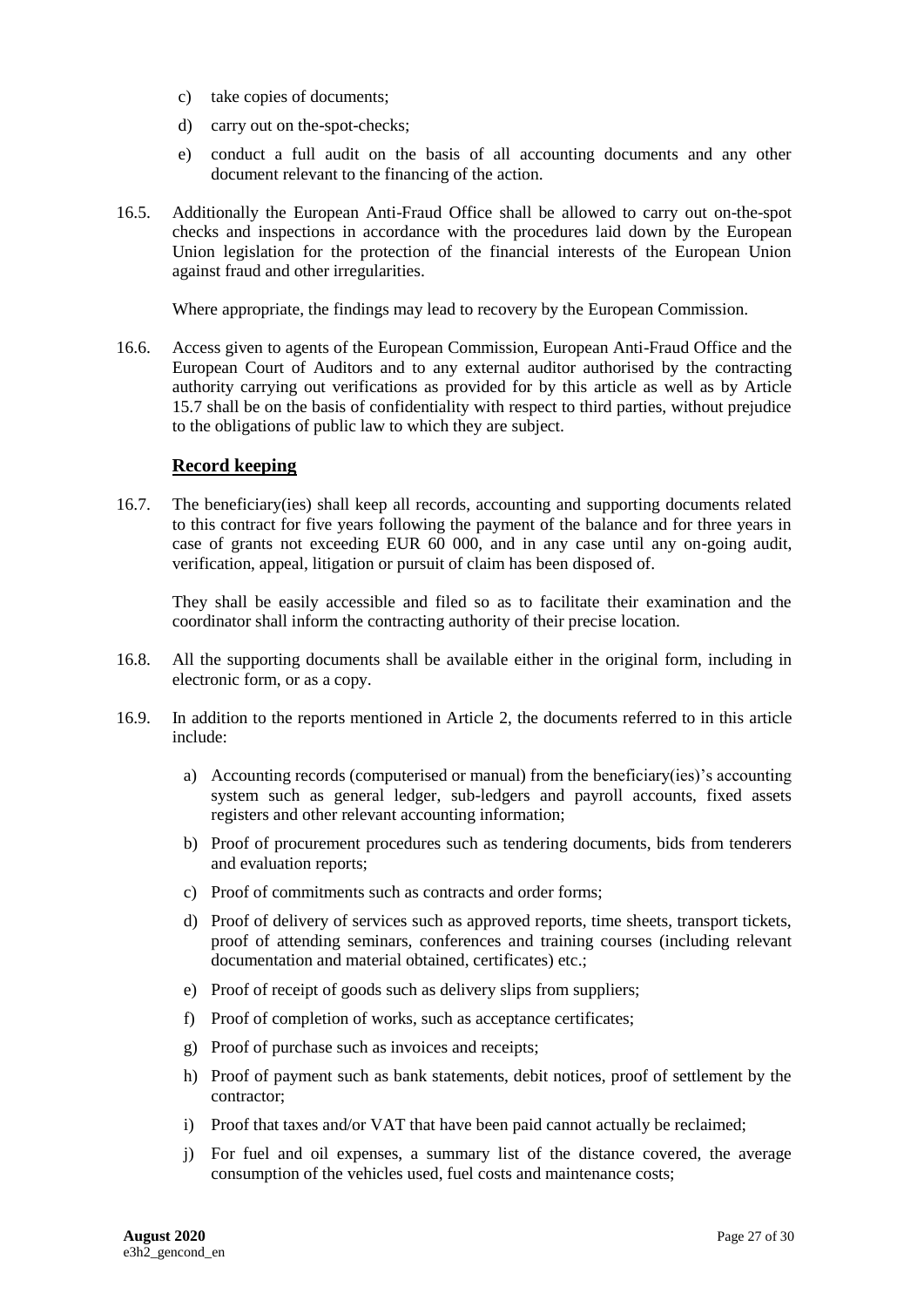- k) Staff and payroll records such as contracts, salary statements and time sheets. For local staff recruited on fixed-term contracts, details of remuneration paid, duly substantiated by the person in charge locally, broken down into gross salary, social security charges, insurance and net salary. For expatriate and/or European-based staff (if the action is implemented in Europe) analyses and breakdowns of expenditure per month of actual work, assessed on the basis of unit prices per verifiable block of time worked and broken down into gross salary, social security charges, insurance and net salary.
- 16.10 Failure to comply with the obligations set forth in Article 16.1 to 16.9 constitutes a case of breach of a substantial obligation under this contract. In this case, the contracting authority may in particular suspend the contract, payments or the time-limit for a payment, terminate the contract and/or reduce the grant.

## <span id="page-27-0"></span>**17. ARTICLE 17 — FINAL AMOUNT OF THE GRANT**

#### **Final amount**

17.1. The grant may not exceed the maximum ceiling in Article 3.2 of the special conditions either in terms of the absolute value or the percentage stated therein.

If the eligible costs of the action at the end of the action are less than the estimated eligible costs as referred to in Article 3.1 of the special conditions, the grant shall be limited to the amount obtained by applying the percentage laid down in Article 3.2 of the special conditions to the eligible costs of the action approved by the contracting authority.

17.2. In addition and without prejudice to its right to terminate this contract pursuant to Article 12, if the action is implemented poorly or partially - and therefore not in accordance with the description of the action in Annex I - or late, the contracting authority may, by a duly reasoned decision and after allowing the beneficiary(ies) to submit its observations, reduce the initial grant in line with the actual implementation of the action and in accordance with the terms of this contract. This applies as well with regards to the visibility obligations set out in Article 6. In case of breach of obligations, fraud or irregularities the contracting authority may also reduce the grant in proportion of the seriousness of breach of obligations, fraud or irregularities.

#### **No profit**

- 17.3. The grant may not produce a profit for the beneficiary(ies), unless specified otherwise in Article 7 of the special conditions. Profit is defined as a surplus of the receipts over the eligible costs approved by the contracting authority when the request for payment of the balance is made.
- 17.4. The receipts to be taken into account are the consolidated receipts on the date on which the payment request for the balance is made by the coordinator which fall within one of the two following categories:
	- a) EU grant;
	- b) income generated by the action; unless otherwise specified in the special conditions.
- 17.5. In case of an operating grant, amounts dedicated to the building up of reserves shall not be considered as a receipt.
- 17.6. Where the final amount of the grant determined in accordance with the contract would result in a profit, it shall be reduced by the percentage of the profit corresponding to the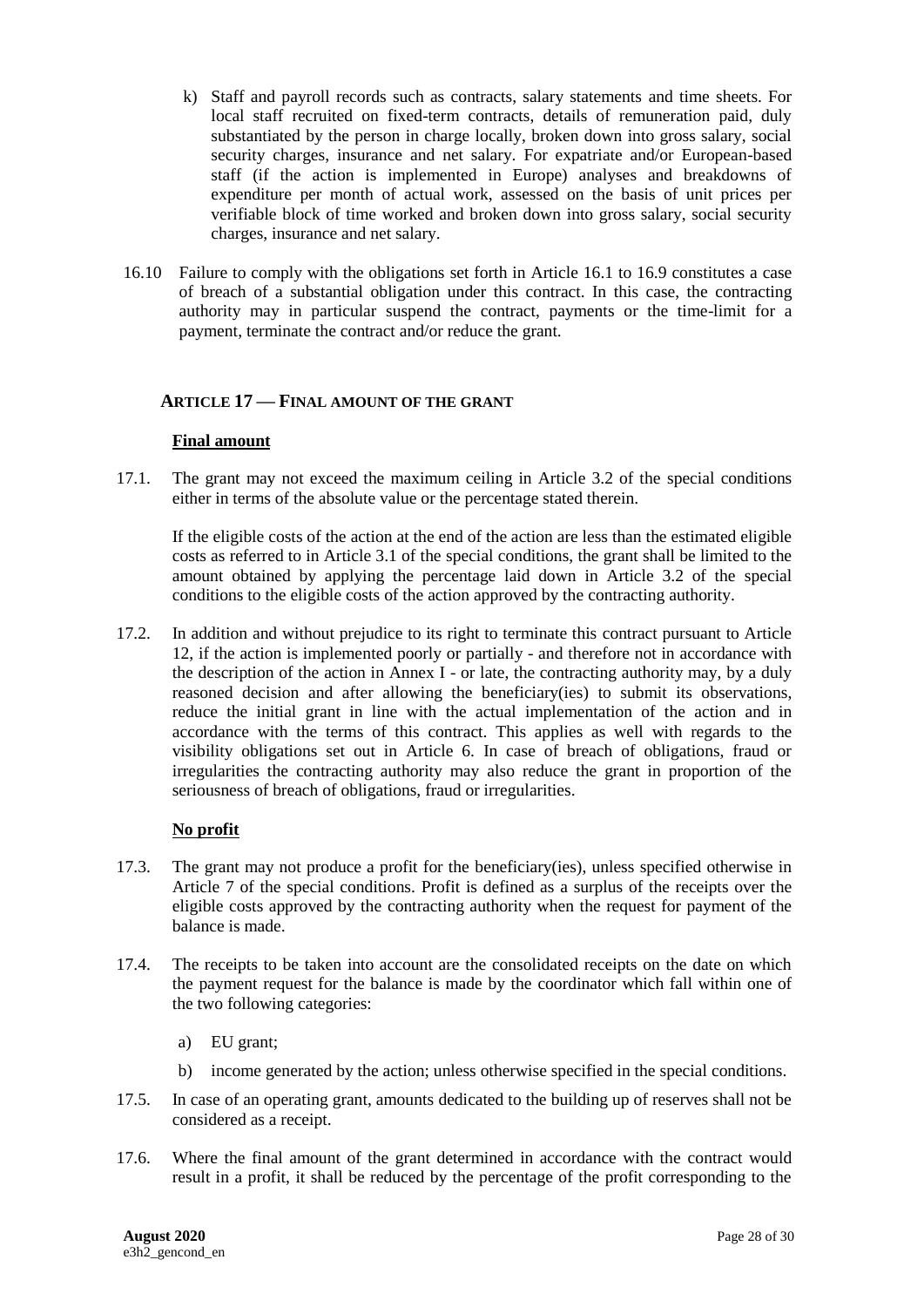final European Union contribution to the eligible costs actually incurred approved by the contracting authority.

- 17.7. The provisions in Article 17.3 and 17.6 shall not apply to:
	- a) actions the objective of which is the reinforcement of the financial capacity of a beneficiary, if specified in Article 7 of the special conditions;
	- b) actions which generate an income to ensure their continuity beyond the end of this contract, if specified in Article 7 of the special conditions;
	- c) actions implemented by non-profit organisations;
	- d) study, research or training scholarships paid to natural persons;
	- e) other direct support paid to natural persons in most need, such as unemployed persons and refugees, if specified in Article 7 of the special conditions;
	- f) grants of EUR 60 000 or less.

## <span id="page-28-0"></span>**18. ARTICLE 18 — RECOVERY**

#### **Recovery**

- 18.1. If any amount is unduly paid to the coordinator, or if recovery is justified under the terms of this contract, the coordinator undertakes to repay the contracting authority these amounts.
- 18.2. In particular, payments made do not preclude the possibility for the contracting authority to issue a recovery order following an expenditure verification report, an audit or further verification of the payment request.
- 18.3. If a verification reveals that the methods used by the beneficiary(ies) to determine unit costs, lump sums or flat-rates are not compliant with the conditions established in this contract, the contracting authority shall be entitled to reduce the final amount of the grant proportionately up to the amount of the unit costs, lump sums or flat rate financing.
- 18.4. The coordinator undertakes to repay any amounts paid in excess of the final amount due to the contracting authority within 45 days of the issuing of the debit note, the latter being the letter by which the contracting authority requests the amount owed by the coordinator.

#### **Interest on late payments**

- 18.5. Should the coordinator fail to make repayment within the deadline set by the contracting authority, the contracting authority may increase the amounts due by adding interest:
	- a) at the rediscount rate applied by the central bank of the country of the contracting authority if payments are in the currency of that country;
	- b) at the rate applied by the European Central Bank to its main refinancing transactions in euro, as published in the Official Journal of the European Union, C series, where payments are in euros;

on the first day of the month in which the time-limit expired, plus three and a half percentage points. The default interest shall be incurred over the time which elapses between the date of the payment deadline set by the contracting authority, and the date on which payment is actually made. Any partial payments shall first cover the interest thus established.

#### **Offsetting**